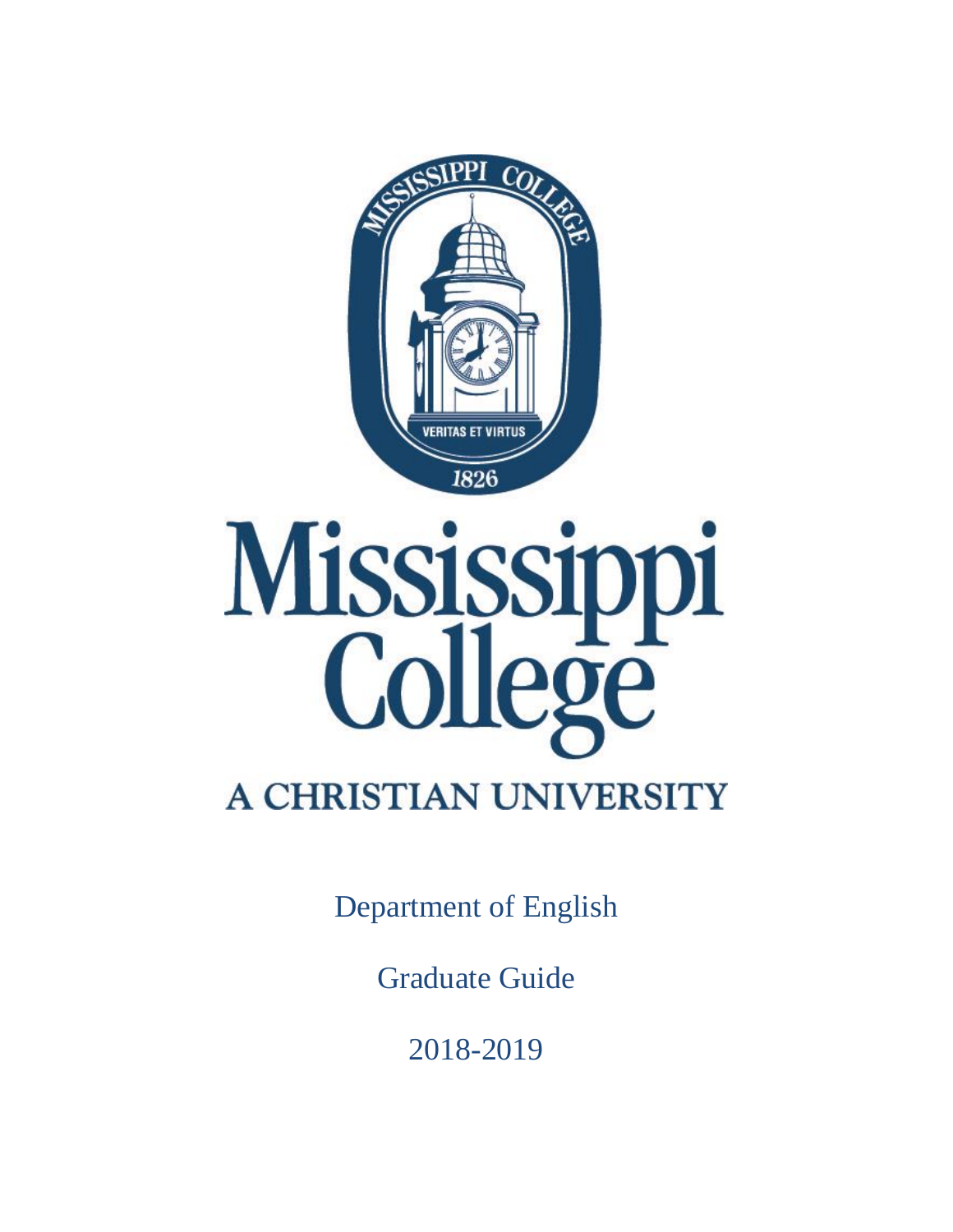## **WELCOME**

The English Department at Mississippi College is pleased to welcome you to its graduate studies program. Be assured that you are a valued colleague in our joint effort to pursue what Matthew Arnold calls the "best that has been thought and said in the world." Your studies here will ideally continue your ascending movement into new levels of scholarship. We hope that your experience provides you with enrichment in great reading and scholarship and with a sense of community among your fellow students and faculty. To those ends, the following material is designed to acquaint you with some of the basics of our program and to help ensure that your plan of studies is both successful and rewarding.

Dr. Jonathan Randle (Jennings 300, 601-925-3269, [randle@mc.edu\)](mailto:randle@mc.edu) is the director of graduate studies for the English department and serves as advisor for the Master of Arts (MA) in English, the Master of Education in English (MEd), and the Master of Liberal Studies (MLS). The Graduate Office (Nelson 202, 601-925-3225) is your expert source of advice and a friendly place to visit as well. You may contact them directly or work through your departmental graduate advisor.

# **I. MISSION**

The English department offers programs leading to a Master of Arts (MA) in English, a Master of Education (MED) in English, and a Master of Liberal Studies (MLS). As the undergraduate English program trains students in the communication and interpretation of ideas, the graduate program fosters mastery in the professions of scholarship and teaching by deepening students' literary knowledge and enhancing their facility in written and oral communication.

Graduate studies in English reflect Mississippi College's goal of advancing the genuine well-being of our community and promoting Christian values. The department faculty is committed to excellence in preparing graduate students not only for the usual career goals of college or secondary school teaching but also for other fields which value the critical thinking and communication skills provided by graduate study in English. These may include positions in publishing, advertising, public relations, program development, administration, and technical writing, to name a few.

Within the School of Humanities and Social Sciences, these graduate programs reflect the broad liberal arts tradition that seeks to inspire, liberate, and transform by promoting knowledge of the best that has been thought and said in the world.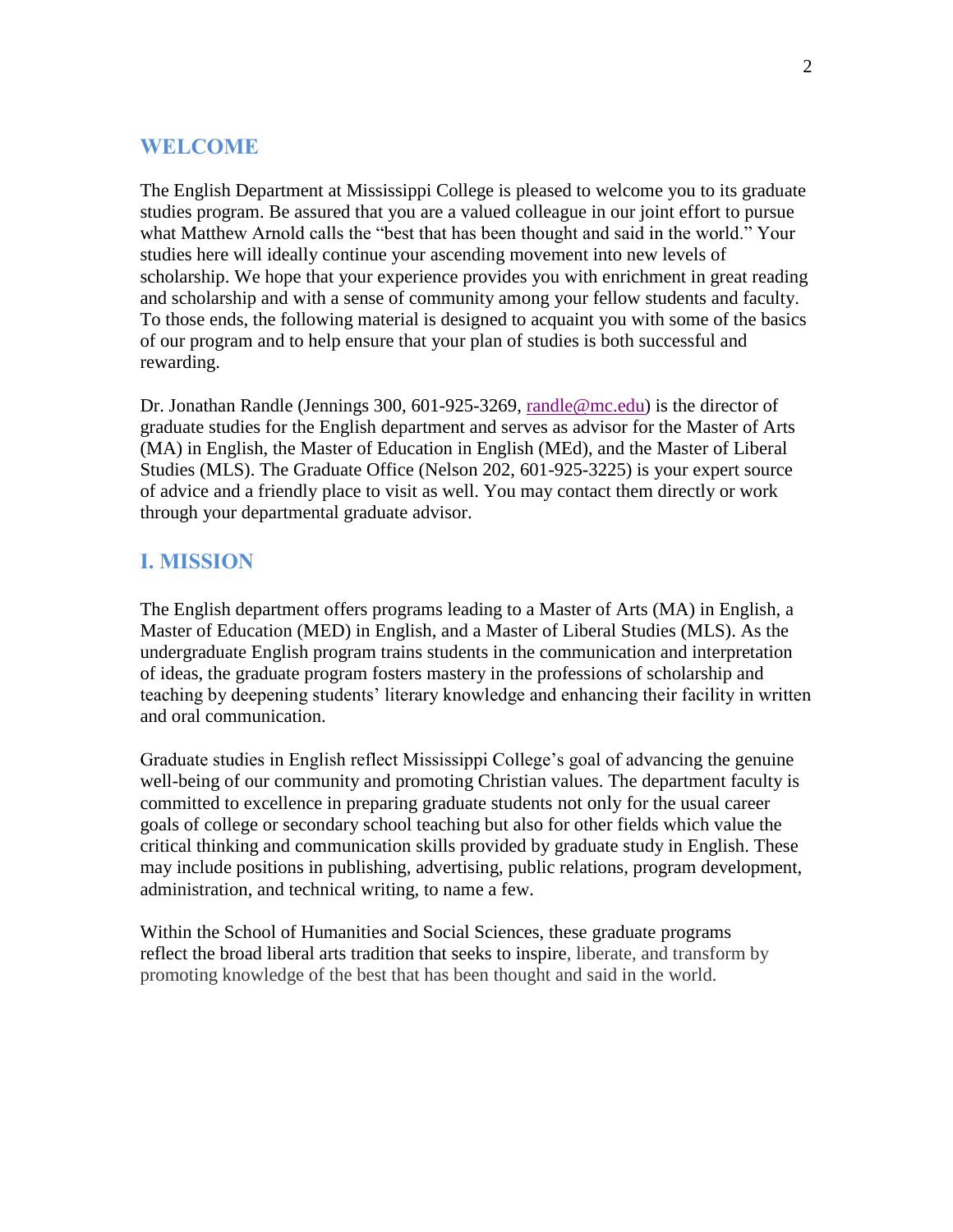## **II. THE BASICS**

The Graduate Catalog, published annually and accessible via the MC website [\(http://catalog.mc.edu/\)](http://catalog.mc.edu/), provides the most current information about your program; you should read it carefully and be aware that this department guide supplements the catalog and does not replace it. This department guide concentrates on information applicable to English graduate students in particular. Be sure to check MC's website for general information about items such as student ID cards, withdrawal policy, transfer credit, incomplete grades, and other campus-wide material pertaining to all graduate students. Another important source of current information is the Graduate Studies section of the MC website [\(http://www.mc.edu/academics/graduate/\)](http://www.mc.edu/academics/graduate/), where you will find links to various forms and a helpful list of Frequently Asked Questions.

Whichever program you choose, plan on working closely with your graduate advisor. Before your graduate coursework begins, schedule an initial meeting with your advisor to ensure that you have a completed status sheet on file. This meeting should be before the end of the first week of classes in your first semester. The status sheet is a summary—in graphic form—of the Graduate Catalog's listing of requirements for your program and serves as an ongoing guide that will be updated as you complete each semester (see the blank status sheet at the end of this guide; copies are also available on the department's [Graduate Programs page\)](https://www.mc.edu/academics/departments/english/graduate-programs). You should meet with your advisor periodically, at least once during the academic year, but feel free to contact your advisor whenever you have questions or issues to discuss. Your degree completion is your responsibility; the department will provide guidance and advice to steer you through the requirements, but you should actively monitor your current status so that you do not miss any deadlines.

## **III. HOW TO APPLY**

A quick review of the application process: go to the MC homepage [\(www.mc.edu\)](http://www.mc.edu/) and then to "Graduate Studies" under "Academics." You will find a description of graduate programs there and a link to "Graduate Admissions" where you can begin the online application process. The graduate catalog and class schedules are also online: you can access them through "Quick Links" at the homepage or through the administrative database Banner, located in the top right corner of the homepage. The online application for graduate school is easy to complete; the requirements for each program are listed in the section below. The English department requests that you begin the application process at least three weeks before the start of classes each semester (see Academic Calendar at the homepage) in order to allow timely submission of official transcripts and other information that the Graduate Office needs to determine the status of your admission. However, quicker processing of applications at the department level is possible when necessary; contact the graduate advisor.

Once you have completed the application, the Graduate Office will forward an assessment form to the graduate advisor in the English department. If you lack any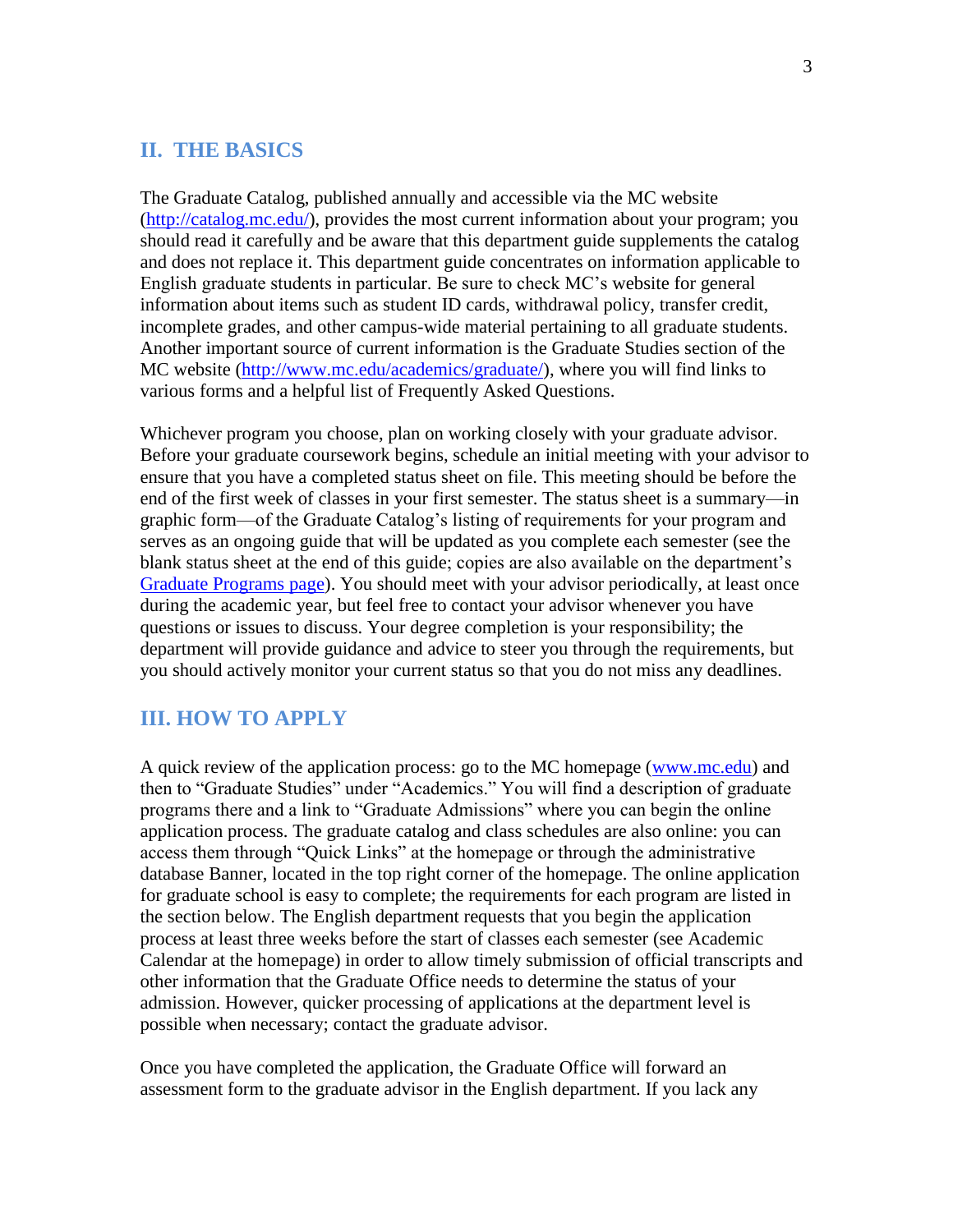requirements (two years of foreign language, for example, or the GRE or sufficient undergraduate prerequisites), we will mark the form as "provisional." Your status will change to "full admission" once you have met those requirements, but you can go ahead and enroll in courses (at the graduate and undergraduate level) while you are fulfilling those requirements (see the catalog for further details, or ask your advisor). After the Graduate Office receives the assessment form from us, they will send you a letter about your admission status.

When you have been admitted into a graduate program, the Registrar will issue a Personal Identification Number (PIN) to your advisor, who will then give it to you. Once you have the PIN, you may go online and register for courses. Print out a copy of your schedule so that you can take it to the Campus Bookstore and purchase your books. If the bookstore does not have books listed for your particular course, further information will be available from your professor at the first class meeting. Be sure to check MC Moodle (on the homepage at [http://moodle.mc.edu/\)](http://moodle.mc.edu/) and the professor's faculty webpage (on the homepage at [http://www.mc.edu/faculty/index.php/members/\)](http://www.mc.edu/faculty/index.php/members/) for the most current information about your course.

# **IV. PROGRAMS**

#### MASTER OF ARTS IN ENGLISH

The MA in English provides students with a thorough preparation in literary studies and is considered the stepping stone toward completion of a PhD in literature or composition and rhetoric. As a preliminary step toward doctoral studies the MA often leads to careers in college teaching, but the degree develops professional skills in secondary education as well and, in fact, in any field where advanced facility in writing and speaking is essential. Three options are available in the MA program: Traditional (with Thesis), Option B Teaching Track, and Option C non-thesis track. Current status sheets listing all course requirements for each option are available in the English office and from the department director of graduate studies, Dr. Jonathan Randle [\(randle@mc.edu\)](mailto:randle@mc.edu). For further details, consult the online graduate catalog.

Admission requirements for the MA program are as follows:

- Meet the undergraduate course requirements for English: 18 undergraduate semester hours of upper-level English courses beyond the core curriculum level of introductory composition and literature surveys.
- Submit critical writing sample with application for admission.
- Meet GRE requirements: **A scoring range of 146-150 or greater on the verbal section, a 140-141 or greater on the quantitative section,** and a 2.5 on the writing assessment of the GRE General Examination.
- Have 12 semester hours (or 2 high school credits plus intermediate level at university level) of course work or the reading knowledge of one foreign language as certified by CLEP or other official agency.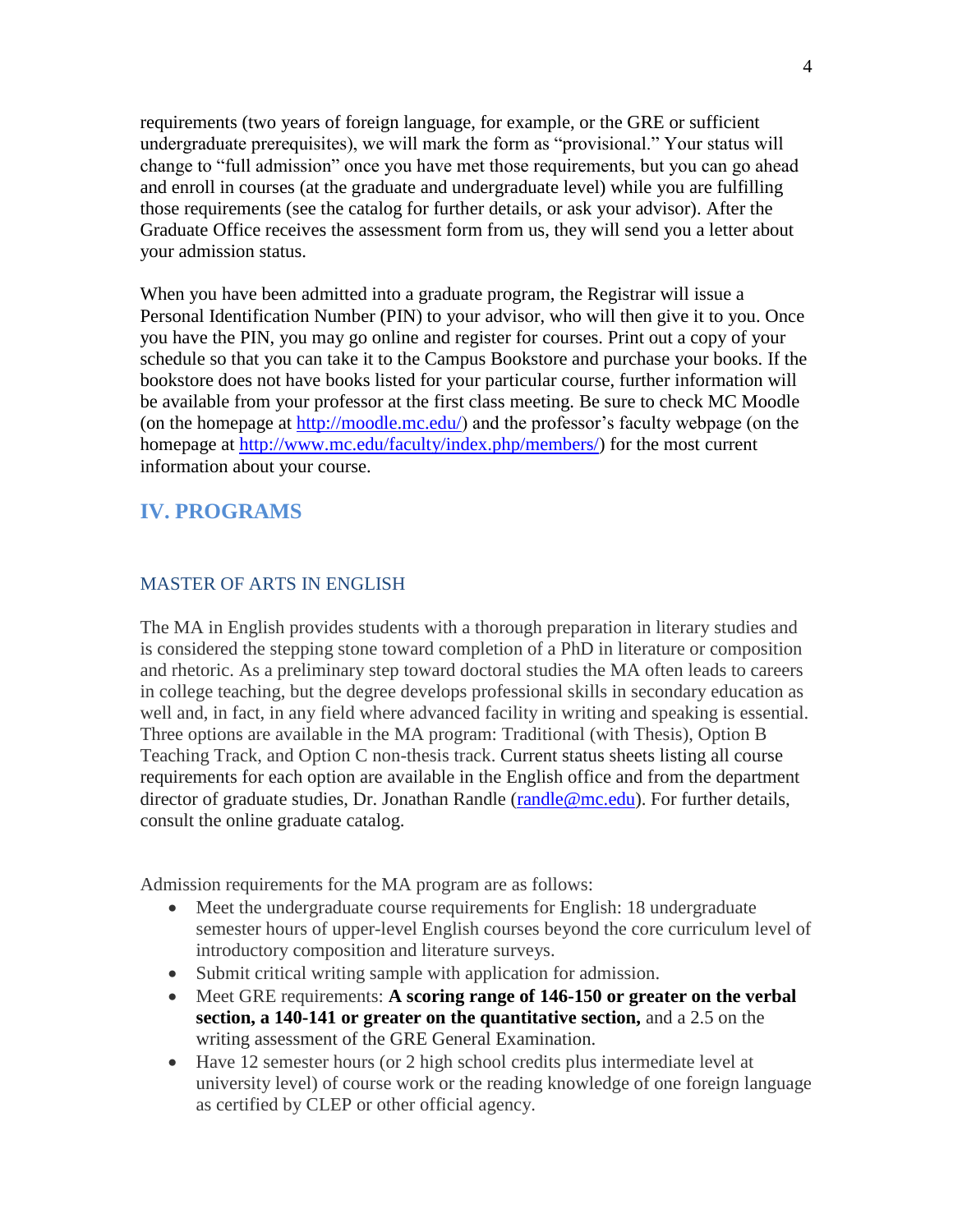Half of the coursework required for any degree program must be completed in the 6000-level courses. During the semester of graduation, students must pass written and oral examinations over all coursework in their degree program.

#### MASTER OF EDUCATION IN ENGLISH

**The Master of Education in English program: The entry and capstone courses for the MED in English match those for our MA program: ENG 6576 Bibliography and Research is the gateway course, and ENG 6563 and ENG 6564, Thesis and Project I and II are the capstone courses. A current status sheet listing all course requirements is available in the English office and from the department director of graduate studies, Dr Jonathan Randle [\(randle@mc.edu\)](mailto:randle@mc.edu).** 

The MED in English, consisting of 24 hours of English courses and six hours of Education courses, is designed for those who intend to teach at the secondary level throughout their career. The program requires a class "A" secondary school teaching certificate before admission. Completion of the MED upgrades the "A" certificate to "AA" level. (Upgrade to "AA" level may also be achieved by completing the MA if you already have an "A" license and a degree in the appropriate content area for your teaching field; the MED is no longer required for "AA" certification.) For the MED you need the same undergraduate requirements as above (the 18 hours of upper-level English courses). But you do not need the GRE or the foreign language for this degree, and you do not write a thesis.

#### MASTER OF LIBERAL STUDIES

The MLS is a 36-hour program designed for students who want to learn more about a variety of humanities fields but who do not need a thesis or any sort of education certificate. Since no thesis is required, the MLS is not suitable for someone planning on going on toward a PhD. The MLS is intentionally broad and diversified in its scope; students take a variety of courses from the different humanities departments (Art, English, Music, Communications, History and Political Science and Sociology and Social Work). In Option A of the MLS, students take no more than 12 hours from several fields for a total of 36 hours. In Option B, students may take 18 hrs from two fields. See the current online graduate catalog for more specific details.

For admission, students must have the GRE scores listed under the MA above, must submit a writing sample, and must have an undergraduate degree in an appropriate field. For example, someone with a degree in biology would need to take a number of undergraduate prerequisites before taking graduate courses in English or history. Each department sets guidelines for what undergraduate prerequisites are required. As above, to take graduate courses in English, the student must have had 18 hours of upper-level undergraduate courses in English.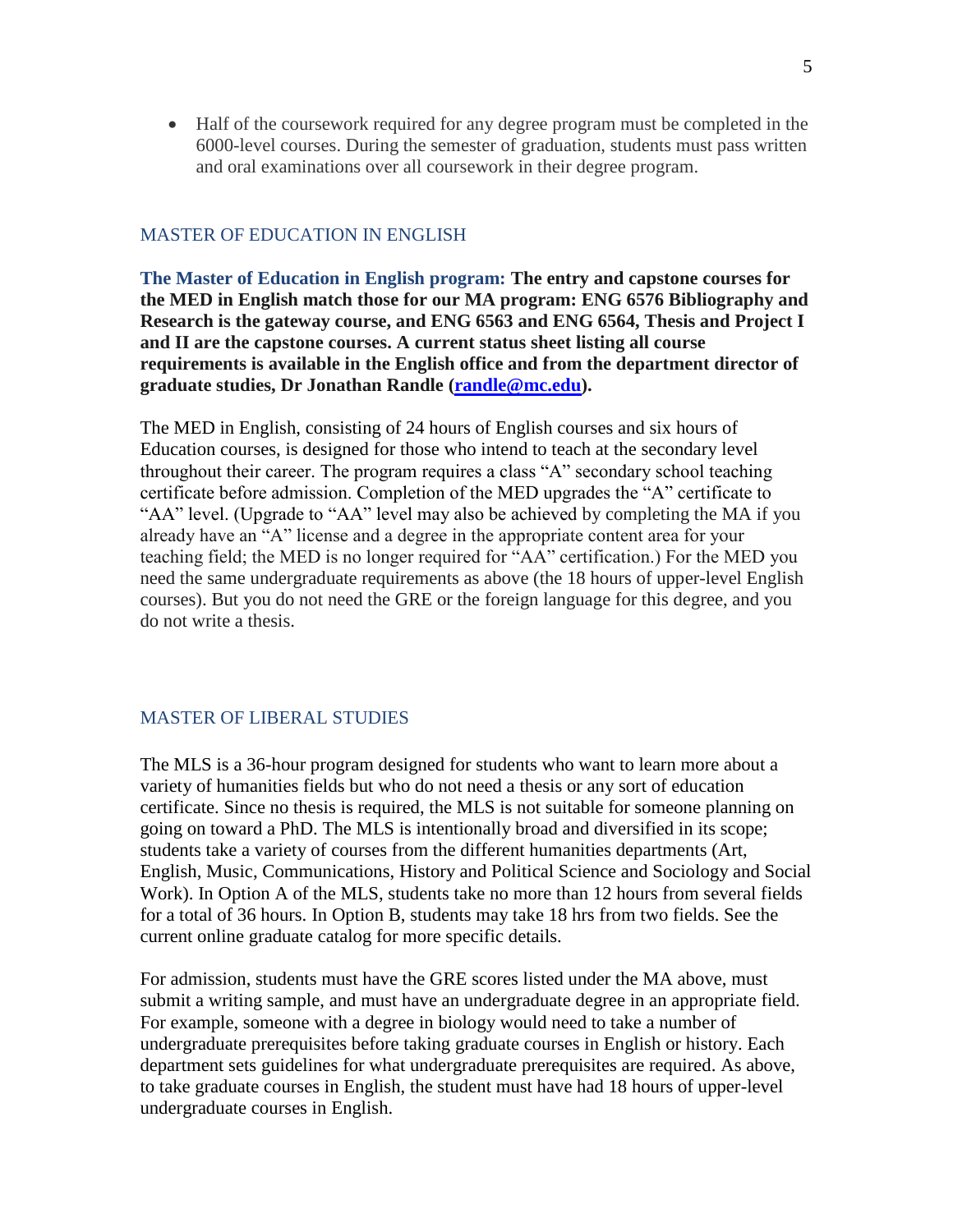The English department recognizes that not all prospective teachers wish to choose between the two options of teaching at a four-year college or in a secondary school system. Some students also require 18 graduate hrs in English to become qualified to teach dual credit courses in secondary education. Option B of the MLS allows students to complete 18 hours in two fields during their program in order to meet requirements for teaching at the two-year college level (teaching requirements vary among two-year colleges: an MA, for example, is sometimes required in order to teach English at this level; requirements for teaching dual credit in secondary education also vary among school districts). Both options of the MLS provide avenues for further learning beyond the baccalaureate level for those who want to continue their education but who do not require the specialization of more traditional thesis programs such as the MA. Students are reminded that they must have completed any required undergraduate courses in the appropriate field before taking graduate courses in that field. A graduate advisor in the appropriate department will determine what undergraduate courses are required.

## **V. PROGRAM COMPLETION REQUIREMENTS**

All three programs require the student to assemble a review committee composed of a chair from the English department and two other faculty readers, both usually from the English department unless specific aspects of the subject justify need for a faculty member outside the department. MLS review committees will be composed of faculty members from the departments of the student's selected fields. In their last semester of enrollment, candidates for the MLS must take an oral comprehensive examination based upon course work used to satisfy degree requirements. MLS review committees reserve the option to also require a written comprehensive examination or final project. If judged unsatisfactory, all or part of the examination or project may be retaken once in the following semester or summer term. Consult the graduate advisor for further details regarding examinations.

Candidates for the MED must complete and defend a final project that will incorporate research on current practices and theory in language arts, and preparation of lesson plans that incorporate a range of literature for specific units. Proposal for this project will be part of the course requirements for ENG 6576 Bibliography and Research; completion of this project and defense will be part of the course requirements for ENG 6563 and ENG 6564, Thesis and Project I and II. Candidates who do not successfully complete and/or defend the project will receive an "Incomplete" and must complete all requirements in the next semester.

Completion requirements for the MA include oral and written comprehensive examinations and a thesis (or a project for the MA teaching and the MA non-thesis options). The examinations are based upon both course work and a departmental reading list (available in the department office). The oral examination will also include a defense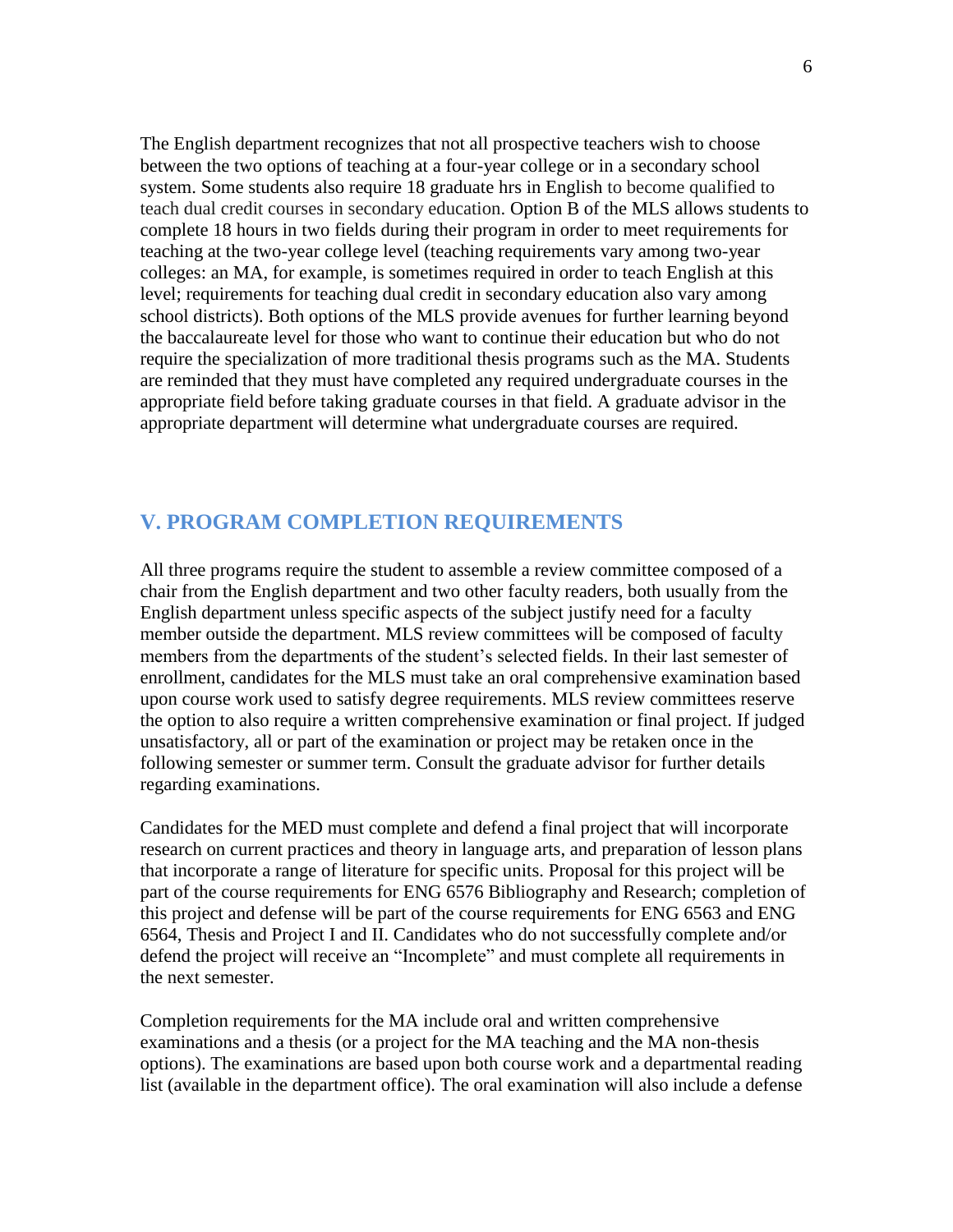of the thesis. If judged unsatisfactory, all or part of the oral and/or written examination may be retaken once in the following term or summer semester.

#### **THE FOLLOWING GENERAL GUIDELINES APPLY TO MA STUDENTS:**

MA candidates can sign up for Thesis I in their last semester of coursework (you may also choose to sign up for Thesis I in a term by itself after you have finished all your coursework). Thesis I consists of meeting with your thesis director and turning in a prospectus (see the department files for a sample prospectus); there are no scheduled class times. Once your prospectus is finished, you should sign up for Thesis II for the next term. You will be assigned a "PR" (progress) for Thesis I. Once your thesis is completed, a grade will be assigned for Thesis II and that same grade will be posted to replace the PR for Thesis I. If you do not finish the prospectus in the term in which you take Thesis I, the PR will be extended into Thesis II and Thesis Maintenance. For every semester over the two in which you take Thesis I and II, you will sign up for Thesis Maintenance (a fee of about \$100.00 is required for each semester of thesis maintenance, but students do not pay tuition when they are enrolled only in a thesis maintenance course).

There are several options regarding when to take the comprehensive exam: you can take the exam soon after you have finished all your coursework or you can wait and take it closer to when you will finish your thesis. Since the thesis requires an hour and a half oral defense, some students prefer completing the written exam close to when they finish the thesis. The oral examination will call for a defense of your thesis and also of your written exam answers (both during that hour and a half, with the thesis usually taking up more of the time). Other students prefer to get the written exam out of the way early and then concentrate on writing the thesis. It is up to you.

The written exam in Fall semesters is usually in the first week of October. For Spring semesters, the written exam is usually in the first week of April. In the summers, there can be more variation in the date for the exam, but it is usually at the end of June or at the beginning of July. Review sessions for the written exam are scheduled a week or two before the exam each semester, usually at 6pm on a Wednesday night. The written exam is usually from 1 to 4 pm on a Tuesday or Wednesday afternoon, so for this and for your oral defense you will need to have time available during regular business hours. We try to schedule all orals to be conducted within at least three weeks before graduation date, but orals are not scheduled until the student has passed the written comprehensive examination and has completed the thesis approval stage (see timeline below).

MA students who do not make satisfactory progress in completing the thesis (see timeline below) may elect to change their program to the MED or MLS as long as they meet requirements for entry into one of these programs.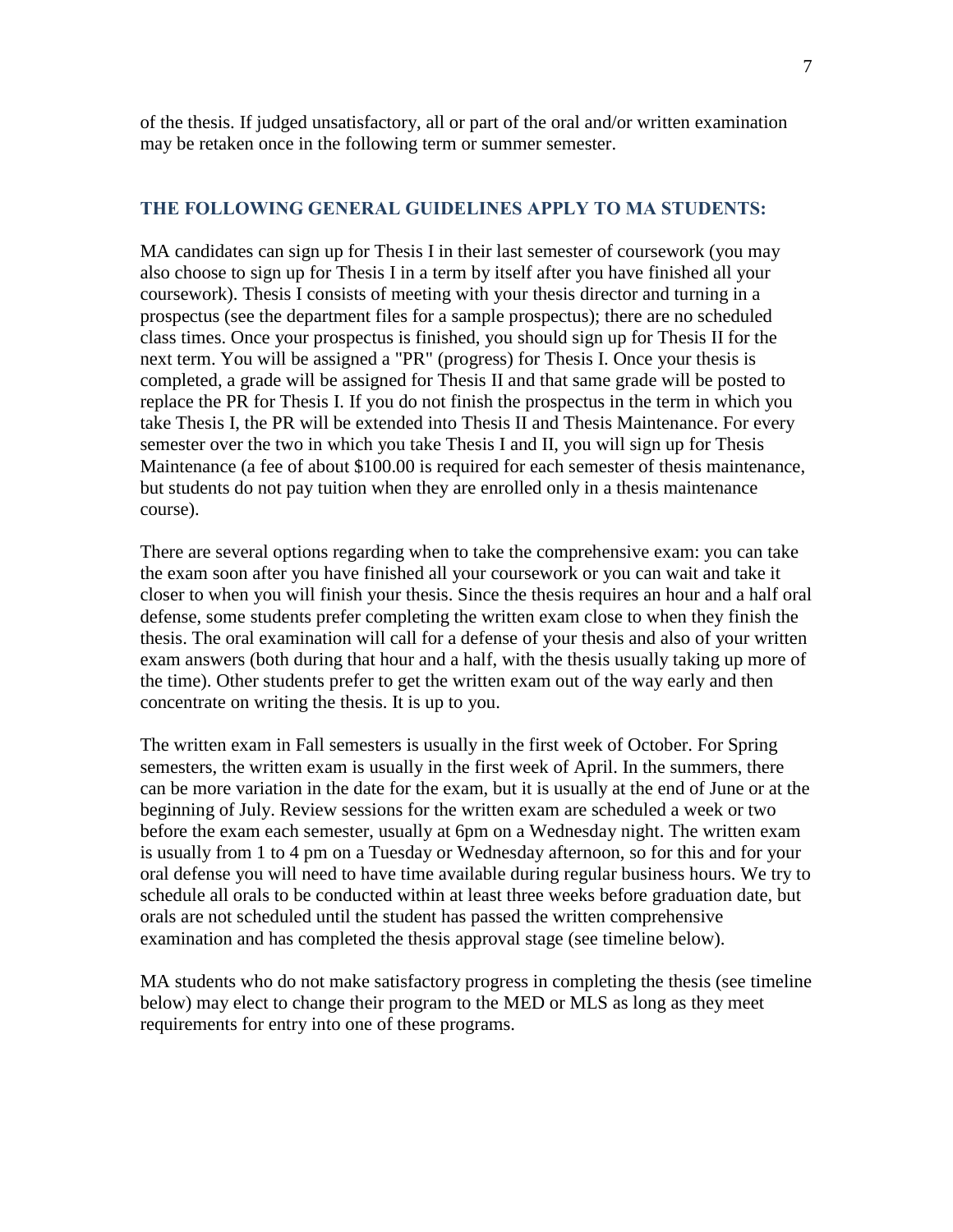## **THESIS COMPLETION TIMELINE**

There are three stages in the thesis project:

## *Prospectus Stage*:

- begins when the student enrolls in ENG 6563, Thesis I
- requires a written proposal explaining the goals of the thesis, accompanied by an annotated bibliography of sources (prospectus guidelines are found under "Forms" and "Thesis Manual" at the Graduate Studies homepage [\(http://www.mc.edu/academics/graduate/forms/;](http://www.mc.edu/academics/graduate/forms/) a sample prospectus is included at that location and a sample of a completed prospectus is available in the English department office)
- requires the student to select a thesis director and two thesis readers (the thesis director's field of expertise should match the subject of the thesis; the two readers may be chosen in consultation with the thesis director)
- concludes when the thesis director and the Dean of the Graduate School have approved the prospectus in writing

## *Draft Stage*:

- begins when the both the thesis director and the Dean of the Graduate School have approved the prospectus in writing (may begin, then, during Thesis I; the student will sign up for Thesis II in the semester following Thesis I and for Thesis Maintenance in each subsequent semester)
- may extend through multiple semesters, but the student must ensure that the thesis is successfully defended within six years of the start of graduate course work
- requires the student to prepare and submits drafts of small sections (normally chapters or subdivisions of chapters) to the director
- requires the thesis director's prior permission for simultaneous submission of multiple chapters
- allows a two-week response time in which the thesis director will read and comment on each chapter
- continues until all chapters have been submitted and revised in response to the thesis director's comments

## *Defense and Final Revision Stage*:

- begins when the thesis director has read and approved a fully assembled version of the entire thesis
- requires the student to present this fully assembled version by the fourth week of classes **(for Fall 2018, by Sep 14; for Spring 2019, by Feb 4)** in the semester in which the student plans to graduate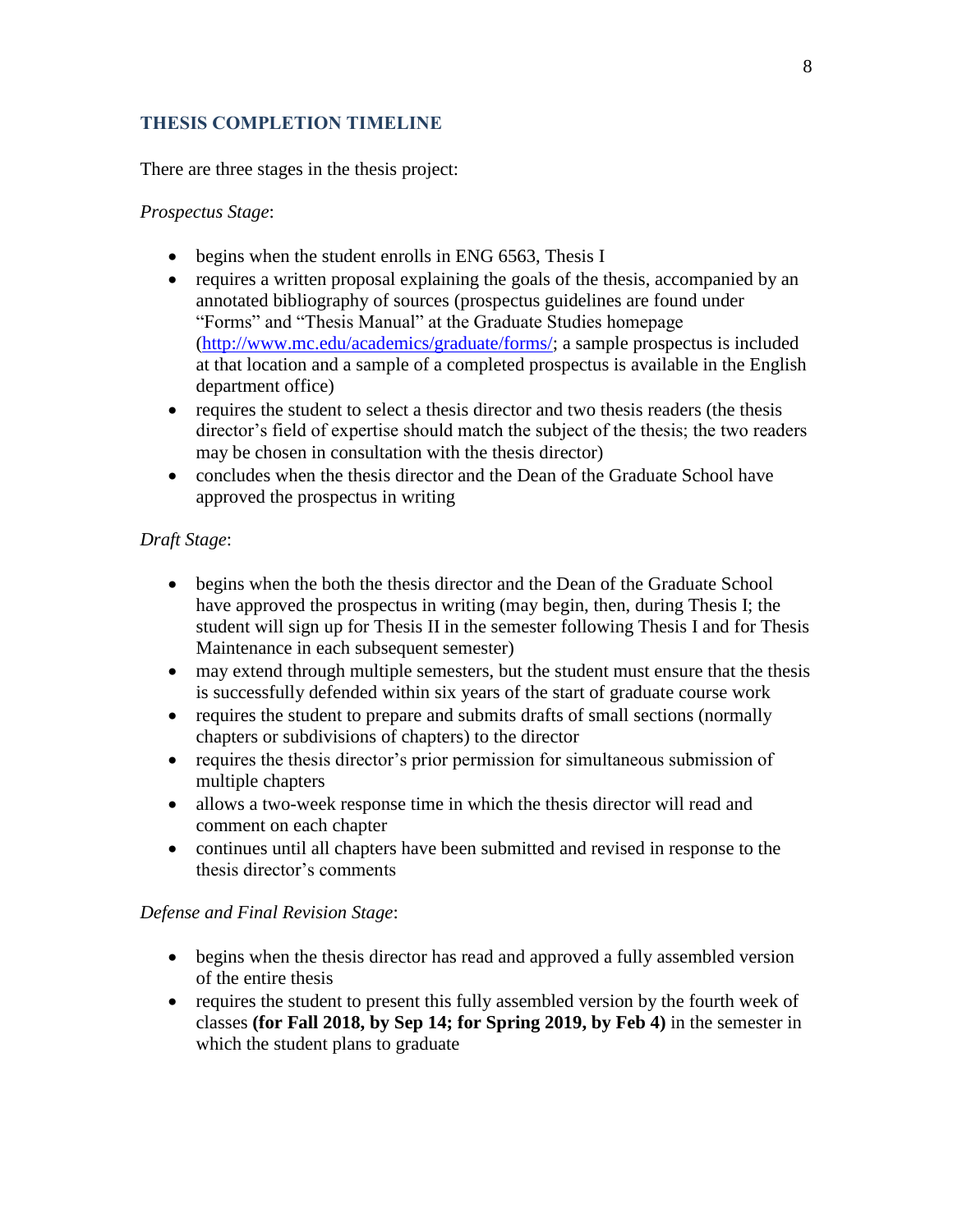- requires the oral defense to be scheduled for a date no later than mid-semester **(for Fall 2018, by Oct 15; for Spring 2019, by March 11)**; the entire committee will offer suggestions for revision at the defense
- concludes when the student has completed final revisions and has submitted three copies of the thesis in final manuscript form to the Graduate School no later than three weeks before graduation **(for Fall 2018, by Nov 14; for Spring 2019, by Apr 15)**

Oral defenses are difficult to schedule for summer terms and will not be scheduled beyond the end of the first summer term. Students who plan to graduate in August must ensure that the thesis is in final revision stage by the first week of classes in the first summer term. Exceptions to these deadlines must be approved by the thesis director in consultation with the director of the English graduate program.

# **VI. GRADUATION AND ASSESSMENT**

All graduate students must have at least a 3.0 GPA in order to graduate (see graduate catalog for details concerning academic suspensions and appeals).

All graduate students must achieve at least a "C" on exit requirements that are graded (the MA thesis and the MED final project) and must achieve a "pass" in areas rated as pass/fail (MA written exam and oral defense; MED oral; MLS oral and written exam). Students are reminded that "C" grades must be balanced by higher grades in order to reach the required GPA of 3.0 at the time of graduation. Final grades and pass/fail status will be based on overall quality of work, timeliness of submissions, and appropriateness of student response to revision.

All graduate students must apply for graduation and pay applicable fees at the beginning of the semester before the one in which the student plans to graduate (application deadlines for each semester are always announced in the academic calendar). In the event the student does not graduate in the planned semester, the application information and any paid fees will be carried over until the semester of graduation (students will not have to pay fees more than once).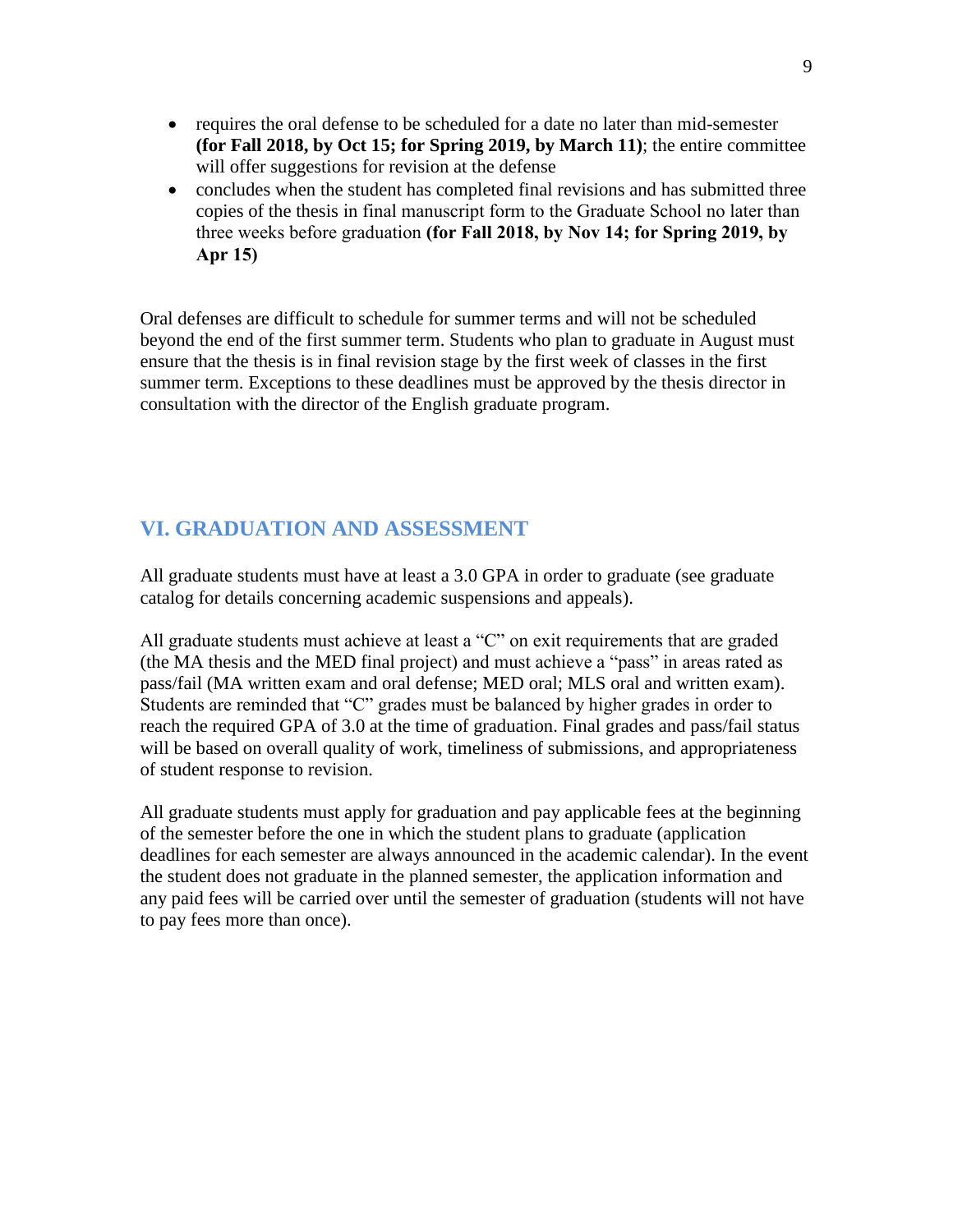# **VII. PROGRAM-SPECIFIC ASSESSMENT CRITERIA:**

# **M.Ed. Final Project**

## **CATALOG DESCRIPTION:**

Candidates for the M.Ed. in English must complete and defend a final project that will incorporate research on current practices and theory in language arts, and preparation of lesson plans that incorporate a range of literature for specific units. Proposal for this project will be part of the course requirements for ENG 6576 Bibliography and Research; completion of project and defense will be part of the course requirements for ENG 6563 and ENG 6564, Thesis and Project I and II.

### **RATIONALE AND GOALS:**

The English Department believes that the most effective teachers are also competent scholars—and that students benefit when their teachers' scholarly pursuits and pedagogical approaches intersect. Accordingly, our M.Ed. program in English emphasizes the ways in which literature, theory, pedagogy, research, and writing inform and influence one another, and M.Ed. students are encouraged to develop an awareness of the teaching implications associated with all elements of their graduate work.

The overarching goals, therefore, of the M.Ed. Final Project are for the student to demonstrate: 1) in-depth knowledge related to English course content and research, and 2) an ability to apply that knowledge effectively in other teaching contexts. More specifically, the M.Ed. Final Project requires the student to explicitly demonstrate and apply (within the context of a hypothetical English course) at the graduate-level:

- Knowledge of specific literary texts representing a variety of genres and created by authors representing multiple nationalities and ethnic backgrounds
- Understanding of major literary periods and movements
- Understanding of critical theory and methods of critical analysis
- Understanding of literary concepts and discipline-specific terminology
- Understanding of effective research skills and methods
- Understanding of pedagogical theory, approaches, and concerns
- Understanding of effective course design, assignment construction, and assessment
- Writing skills, including ethical, discipline-specific documentation methods
- Analytical skills
- Oral communication skills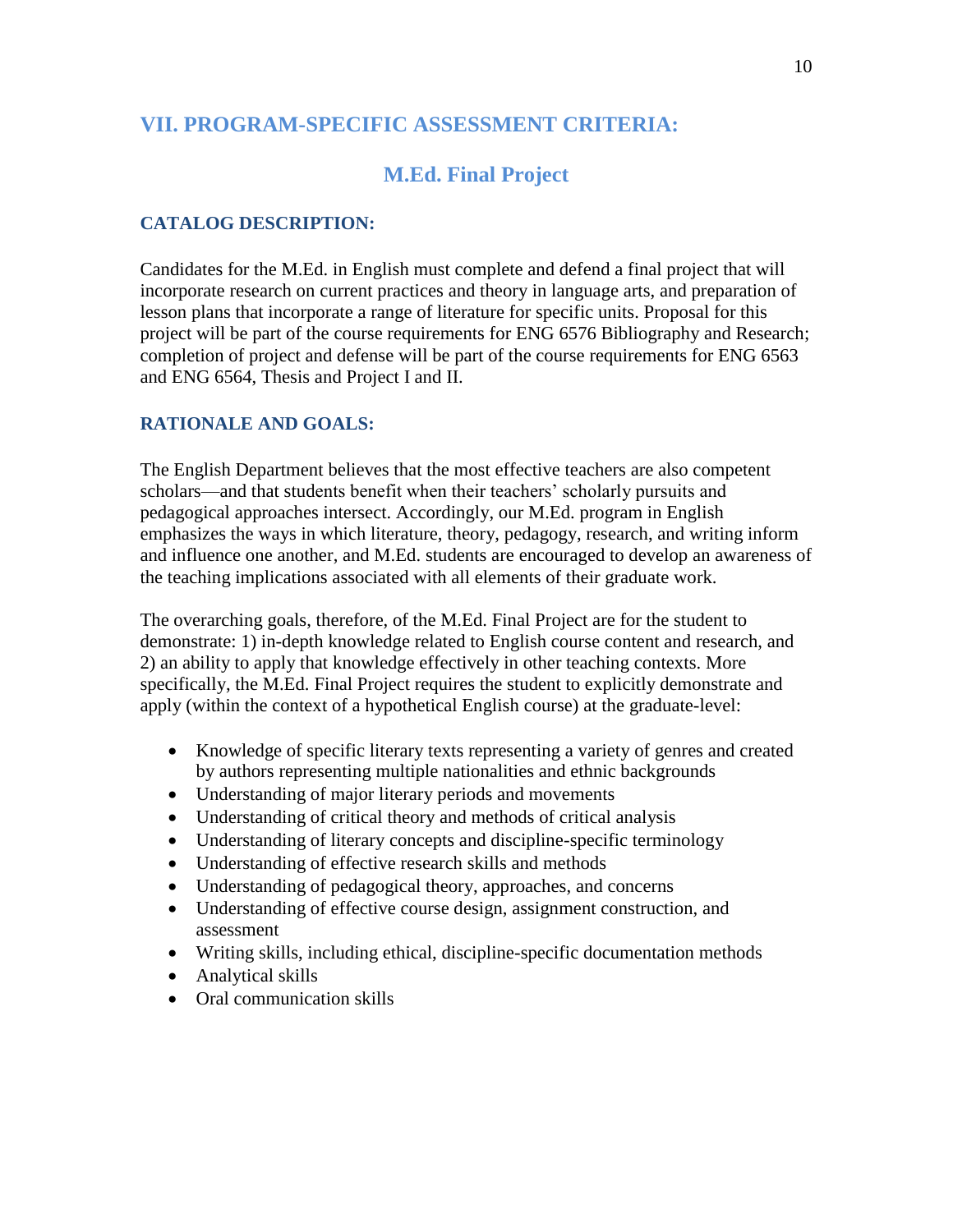# **PROJECT DESCRIPTION AND REQUIREMENTS (MED):**

You will design an English course as your final project for the MED in English. Your course should be informed by current best teaching practices and reflect your teaching philosophy. The length (one semester, nine weeks, etc.), scope (writing, literature, or both), and grade/level of courses will vary. Students should make these choices based on what will be most useful to them professionally and in consultation with their Project Director and the Director of Graduate Studies. All projects, however, must adhere to the following guidelines and must include each of the required project components described below:

| <b>Required Project Components</b> |                                                                                                                              |  |  |  |  |  |
|------------------------------------|------------------------------------------------------------------------------------------------------------------------------|--|--|--|--|--|
| <b>Statement of</b>                | Your teaching philosophy should express YOUR values and beliefs                                                              |  |  |  |  |  |
| <b>Teaching</b>                    | about teaching and, for our purposes, the teaching of English                                                                |  |  |  |  |  |
| <b>Philosophy</b>                  | specifically. It should introduce YOU as an English teacher to your                                                          |  |  |  |  |  |
|                                    | reader and answer questions about your own pedagogy: What is your                                                            |  |  |  |  |  |
|                                    | goal as an English teacher? What do you want your students to be                                                             |  |  |  |  |  |
|                                    | able to do? What do you see as the purpose of reading and/or                                                                 |  |  |  |  |  |
|                                    | writing? What is your role as an English teacher? Are you a coach,                                                           |  |  |  |  |  |
|                                    | a general, an evangelist, an entertainer? How do you see students?                                                           |  |  |  |  |  |
|                                    | What will you consider learning/mastery? What methods will you                                                               |  |  |  |  |  |
|                                    | use to reach your desired outcomes? Which specific                                                                           |  |  |  |  |  |
|                                    | strategies/activities will you use? How are those strategies informed                                                        |  |  |  |  |  |
|                                    | by best practices and ELA research? How will you assess student                                                              |  |  |  |  |  |
|                                    | understanding? How will you improve your teaching? These                                                                     |  |  |  |  |  |
|                                    | questions should not be addressed individually but as a cohesive                                                             |  |  |  |  |  |
|                                    | essay with one main theme and multiple subpoints. Organization                                                               |  |  |  |  |  |
|                                    | and emphasis of key points will be important, so you'll want to be                                                           |  |  |  |  |  |
|                                    | intentional (and skilled) in your choices as both a thinker and writer.                                                      |  |  |  |  |  |
|                                    | Your teaching philosophy should be approximately 1 single-spaced                                                             |  |  |  |  |  |
|                                    | page.                                                                                                                        |  |  |  |  |  |
| <b>Overall Course</b>              | Overall Course Approach: Around which specific parameters is your                                                            |  |  |  |  |  |
|                                    | <b>Approach, Goals, &amp; course designed?</b> Who are your students? What is your teaching                                  |  |  |  |  |  |
| <b>Rationale</b>                   | context?                                                                                                                     |  |  |  |  |  |
|                                    | Goals: Articulate all overarching goals for the course. What are the                                                         |  |  |  |  |  |
|                                    | big ideas that you want students to understand as a result of your                                                           |  |  |  |  |  |
|                                    | course?                                                                                                                      |  |  |  |  |  |
|                                    | Rationale: Justify your course design and its contents: its                                                                  |  |  |  |  |  |
|                                    | texts/materials, activities, assessments, etc. Writing a rationale is an                                                     |  |  |  |  |  |
|                                    | effective way for you to begin to articulate reasons for teaching                                                            |  |  |  |  |  |
|                                    | decisions and to show that your planning is well grounded in                                                                 |  |  |  |  |  |
|                                    | knowledge of theory, research, and practice in ELA. You should                                                               |  |  |  |  |  |
|                                    | cite at least 5 sources from your annotated bibliography in your                                                             |  |  |  |  |  |
|                                    | rationale and use specific details from your lesson plans to show<br>your reader how you will meet the goals of your course. |  |  |  |  |  |
|                                    |                                                                                                                              |  |  |  |  |  |
|                                    | Your rationale should be 2-3 single-spaced pages.                                                                            |  |  |  |  |  |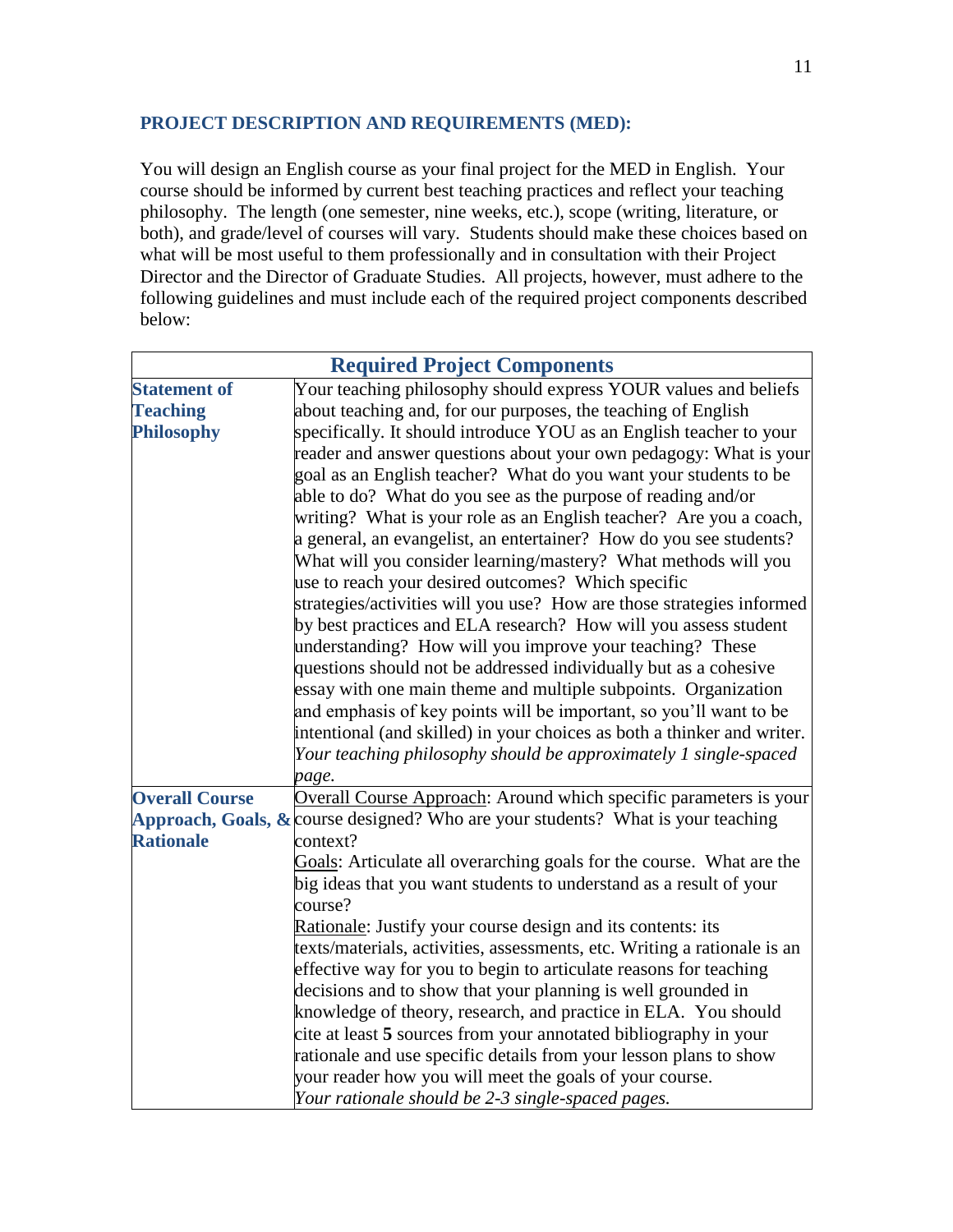| <b>Annotated</b>         | This annotated bibliography should include texts which inform your                         |  |  |  |  |  |  |
|--------------------------|--------------------------------------------------------------------------------------------|--|--|--|--|--|--|
| <b>Bibliography</b>      | negotiation of the course: theoretical and critical texts read by you in                   |  |  |  |  |  |  |
|                          | preparation of the course and texts influencing your pedagogical                           |  |  |  |  |  |  |
|                          | approach and choices. Annotations should offer a descriptive                               |  |  |  |  |  |  |
|                          | summary/overview of the text, an evaluation of the text, and an                            |  |  |  |  |  |  |
|                          | explanation of how the text specifically informs your course content                       |  |  |  |  |  |  |
|                          | and/or pedagogy (in other words, its application to your course).                          |  |  |  |  |  |  |
|                          | Your annotated bibliography should contain 8-10 sources.                                   |  |  |  |  |  |  |
| <b>Daily Course Plan</b> | Your course plan will include daily lesson plans that are                                  |  |  |  |  |  |  |
| and Materials            | intentionally and carefully sequenced. Activities should be                                |  |  |  |  |  |  |
|                          | described in detail and, once again, reflect best practices in the field,                  |  |  |  |  |  |  |
|                          | according to the research in your annotations and rationale.                               |  |  |  |  |  |  |
|                          | Each day's set of documents should include the following:                                  |  |  |  |  |  |  |
|                          | Objectives: Begin each section by describing your specific                                 |  |  |  |  |  |  |
|                          | objectives ("The student will be able to") for that particular class                       |  |  |  |  |  |  |
|                          | period. When relevant, cite national standards, such as Mississippi's                      |  |  |  |  |  |  |
|                          | College & Career Readiness Standards, to which your course                                 |  |  |  |  |  |  |
|                          | adheres.                                                                                   |  |  |  |  |  |  |
|                          | Teaching Notes, Activities, Assignments: Describe your plan for                            |  |  |  |  |  |  |
|                          | class. What activities will you engage in? For how long? If you plan                       |  |  |  |  |  |  |
|                          | lectures, include your lecture notes; if you plan class discussion,                        |  |  |  |  |  |  |
|                          | include questions you'll ask; if you plan individual or small group                        |  |  |  |  |  |  |
|                          | activities, describe them in detail, etc. Include descriptions of how                      |  |  |  |  |  |  |
|                          | you'll negotiate all activities (What will you do to make sure that                        |  |  |  |  |  |  |
|                          | small groups work efficiently? How will you be sure large-group                            |  |  |  |  |  |  |
|                          | discussions involve all students? What will make your lecture                              |  |  |  |  |  |  |
|                          | effective?). Include any handouts you plan to use.                                         |  |  |  |  |  |  |
|                          | Assessment Materials: Include an explanation of how, specifically,                         |  |  |  |  |  |  |
|                          | you plan to assess your students' performance each day. For                                |  |  |  |  |  |  |
|                          | example, students may engage in low-stakes writing assignments,                            |  |  |  |  |  |  |
|                          | small group class summaries, quizzes, exams, etc. Describe both                            |  |  |  |  |  |  |
|                          | what you will assess and how. Make certain that your assessment is                         |  |  |  |  |  |  |
|                          | explicitly linked to specific course and assignment goals/objectives.                      |  |  |  |  |  |  |
| <b>Modeled Response</b>  | Create a sample response for at least one major writing assessment                         |  |  |  |  |  |  |
|                          | and Evaluation of a (essay, project, exam) included in the course plan. In addition, offer |  |  |  |  |  |  |
|                          | Course Assessment a sample evaluation of that assignment to demonstrate your               |  |  |  |  |  |  |
|                          | approaches to responding to and grading student materials. Make                            |  |  |  |  |  |  |
|                          | certain that your evaluation is explicitly linked to specific course and                   |  |  |  |  |  |  |
|                          | assignment goals/objectives.                                                               |  |  |  |  |  |  |
| <b>Professional</b>      | Respond to an authentic professional writing task (created in                              |  |  |  |  |  |  |
| <b>Writing Task</b>      | collaboration between you and your Project Director). Options may                          |  |  |  |  |  |  |
|                          | include a formal course proposal to an administrator, a memo, a                            |  |  |  |  |  |  |
|                          | report, etc., but your response should include evidence of primary or                      |  |  |  |  |  |  |
|                          | secondary research and should meet the conventions of the                                  |  |  |  |  |  |  |
|                          | professional genre selected.                                                               |  |  |  |  |  |  |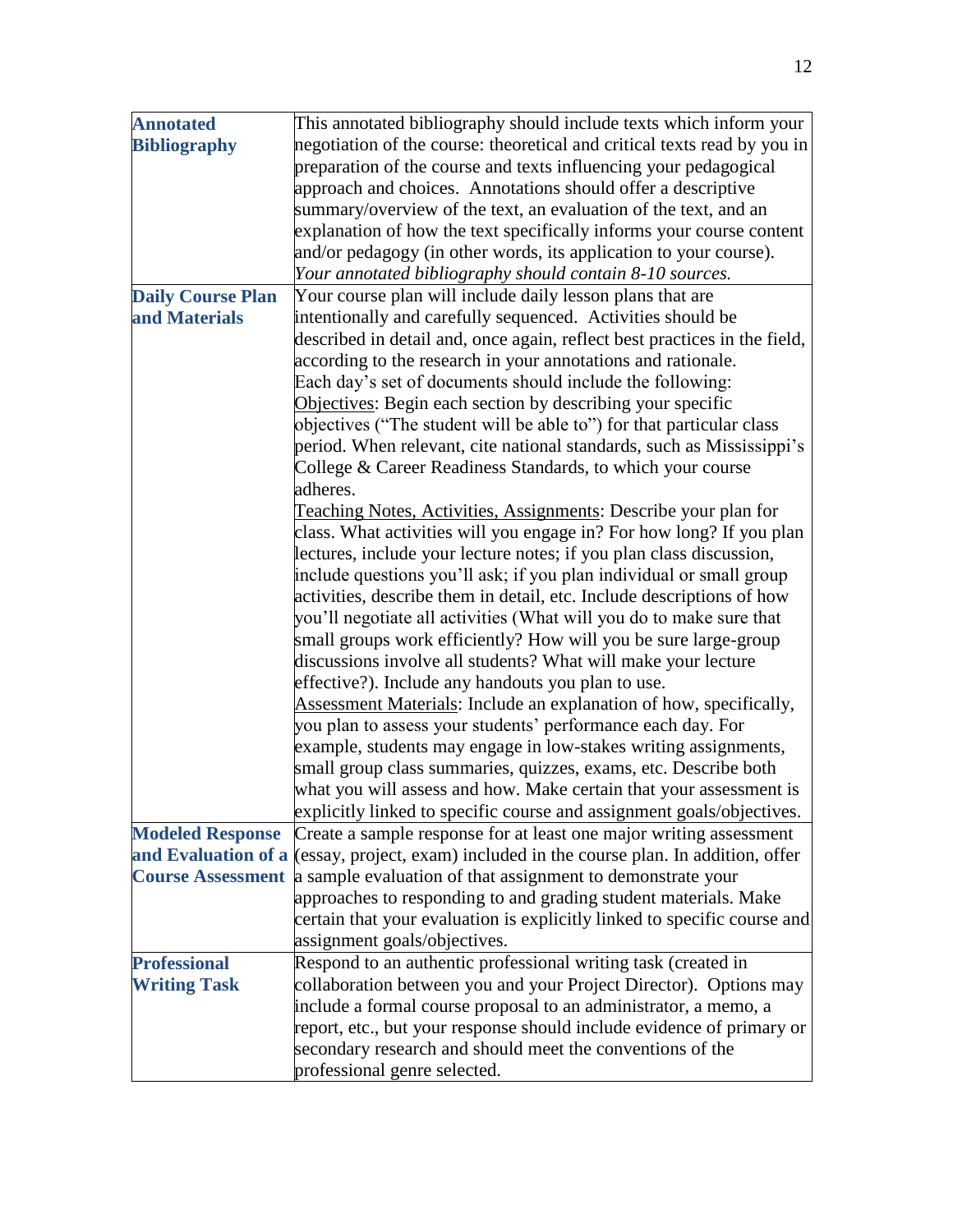| <b>Program Reflection</b> Summarize how your graduate work at MC has influenced your |  |  |  |  |
|--------------------------------------------------------------------------------------|--|--|--|--|
| course How have the courses you've taken helped you to complete                      |  |  |  |  |
| your project? Which recommendations would you make to                                |  |  |  |  |
| strengthen our program? Your reflection should be 2-3 single-                        |  |  |  |  |
| spaced pages.                                                                        |  |  |  |  |

### **PROJECT DESCRIPTION AND REQUIREMENTS (MA Option B)**

You will design an English course as your final project for the MA Teaching Track option. Your course should be informed by current best teaching practices and reflect your teaching philosophy. The length (one semester, nine weeks, etc.), scope (writing, literature, or both), and grade/level of courses will vary. Students should make these choices based on what will be most useful to them professionally and in consultation with their Project Director and the Director of Graduate Studies. All projects, however, must adhere to the following guidelines and must include each of the required project components described below:

\*Your Rationale and Annotated Bibliography should be completed in Thesis I, in lieu of a prospectus.

| <b>Required Project Components</b> |                                                                         |  |  |  |  |  |
|------------------------------------|-------------------------------------------------------------------------|--|--|--|--|--|
| <b>Statement of</b>                | Your teaching philosophy should express YOUR values and beliefs         |  |  |  |  |  |
| <b>Teaching</b>                    | about teaching and, for our purposes, the teaching of English           |  |  |  |  |  |
| <b>Philosophy</b>                  | specifically. It should introduce YOU as an English teacher to your     |  |  |  |  |  |
|                                    | reader and answer questions about your own pedagogy: What is your       |  |  |  |  |  |
|                                    | goal as an English teacher? What do you want your students to be        |  |  |  |  |  |
|                                    | able to do? What do you see as the purpose of reading and/or            |  |  |  |  |  |
|                                    | writing? What is your role as an English teacher? Are you a coach,      |  |  |  |  |  |
|                                    | a general, an evangelist, an entertainer? How do you see students?      |  |  |  |  |  |
|                                    | What will you consider learning/mastery? What methods will you          |  |  |  |  |  |
|                                    | use to reach your desired outcomes? Which specific                      |  |  |  |  |  |
|                                    | strategies/activities will you use? How are those strategies informed   |  |  |  |  |  |
|                                    | by best practices and ELA research? How will you assess student         |  |  |  |  |  |
|                                    | understanding? How will you improve your teaching? These                |  |  |  |  |  |
|                                    | questions should not be addressed individually but as a cohesive        |  |  |  |  |  |
|                                    | essay with one main theme and multiple subpoints. Organization          |  |  |  |  |  |
|                                    | and emphasis of key points will be important, so you'll want to be      |  |  |  |  |  |
|                                    | intentional (and skilled) in your choices as both a thinker and writer. |  |  |  |  |  |
|                                    | Your teaching philosophy should be approximately 1 single-spaced        |  |  |  |  |  |
|                                    | page.                                                                   |  |  |  |  |  |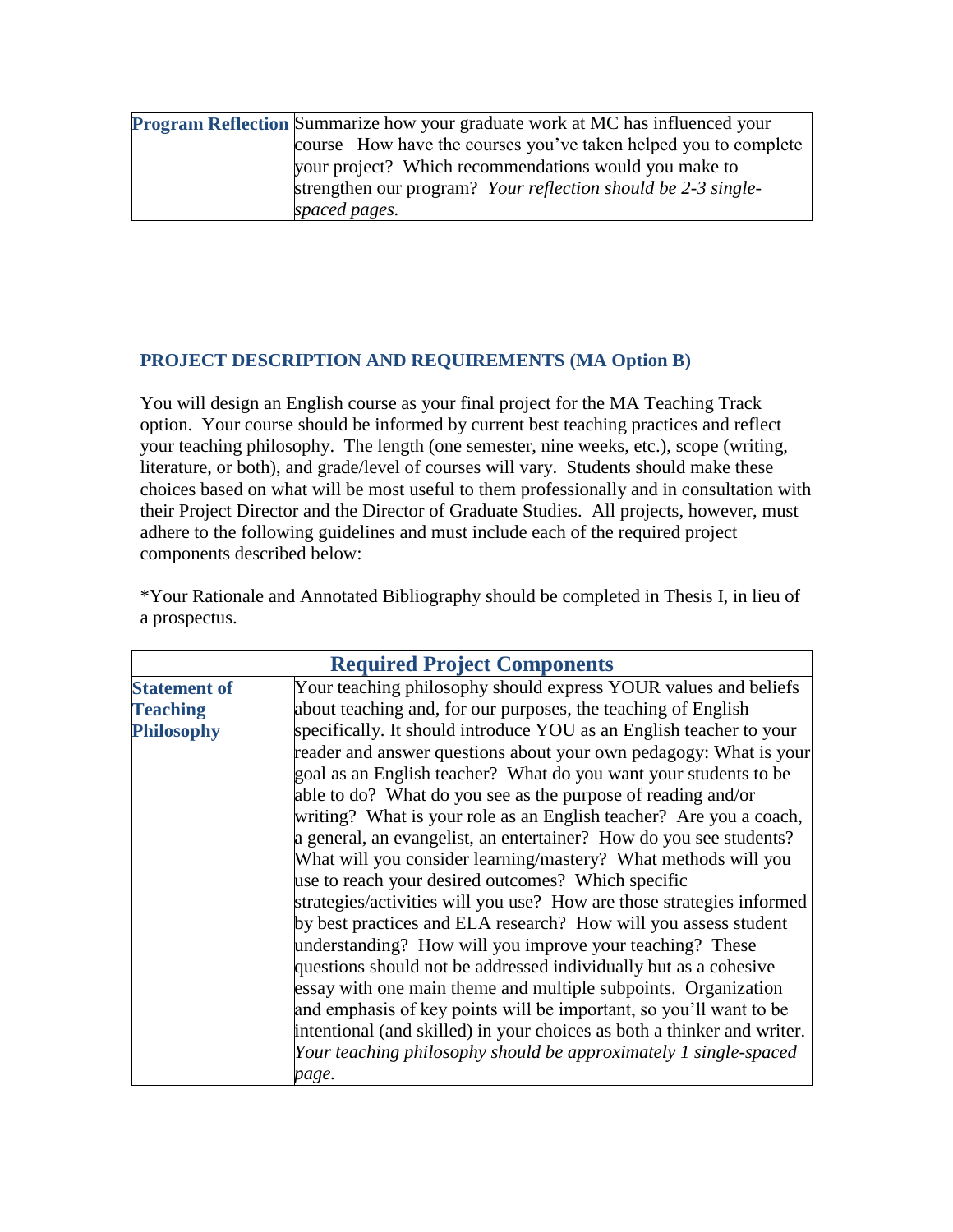| <b>Overall Course</b>    | Overall Course Approach: Around which specific parameters is your                                                                             |  |  |  |  |  |  |  |
|--------------------------|-----------------------------------------------------------------------------------------------------------------------------------------------|--|--|--|--|--|--|--|
|                          | Approach, Goals, $\&$ course designed? Who are your students? What is your teaching                                                           |  |  |  |  |  |  |  |
| <b>Rationale</b>         | context?                                                                                                                                      |  |  |  |  |  |  |  |
|                          | Goals: Articulate all overarching goals for the course. What are the                                                                          |  |  |  |  |  |  |  |
|                          | big ideas that you want students to understand as a result of your                                                                            |  |  |  |  |  |  |  |
|                          | course?                                                                                                                                       |  |  |  |  |  |  |  |
|                          | Rationale: Justify your course design and its contents: its                                                                                   |  |  |  |  |  |  |  |
|                          | texts/materials, activities, assessments, etc. Writing a rationale is an                                                                      |  |  |  |  |  |  |  |
|                          | effective way for you to begin to articulate reasons for teaching                                                                             |  |  |  |  |  |  |  |
|                          | decisions and to show that your planning is well grounded in                                                                                  |  |  |  |  |  |  |  |
|                          | knowledge of theory, research, and practice in ELA. You should                                                                                |  |  |  |  |  |  |  |
|                          | cite at least 5 sources from your annotated bibliography in your                                                                              |  |  |  |  |  |  |  |
|                          | rationale and use specific details from your lesson plans to show                                                                             |  |  |  |  |  |  |  |
|                          | your reader how you will meet the goals of your course.                                                                                       |  |  |  |  |  |  |  |
|                          | Your rationale should be 2-3 single-spaced pages.                                                                                             |  |  |  |  |  |  |  |
| <b>Annotated</b>         | This annotated bibliography should include texts which inform your                                                                            |  |  |  |  |  |  |  |
| <b>Bibliography</b>      | negotiation of the course: theoretical and critical texts read by you in                                                                      |  |  |  |  |  |  |  |
|                          | preparation of the course and texts influencing your pedagogical                                                                              |  |  |  |  |  |  |  |
|                          | approach and choices. Annotations should offer a descriptive                                                                                  |  |  |  |  |  |  |  |
|                          | summary/overview of the text, an evaluation of the text, and an                                                                               |  |  |  |  |  |  |  |
|                          | explanation of how the text specifically informs your course content                                                                          |  |  |  |  |  |  |  |
|                          | and/or pedagogy (in other words, its application to your course).                                                                             |  |  |  |  |  |  |  |
|                          | Your annotated bibliography should contain 20-25 sources.                                                                                     |  |  |  |  |  |  |  |
| <b>Daily Course Plan</b> | Your course plan will include daily lesson plans that are                                                                                     |  |  |  |  |  |  |  |
| and Materials            | intentionally and carefully sequenced. Activities should be                                                                                   |  |  |  |  |  |  |  |
|                          | described in detail and, once again, reflect best practices in the field,                                                                     |  |  |  |  |  |  |  |
|                          | according to the research in your annotations and rationale.                                                                                  |  |  |  |  |  |  |  |
|                          | Each day's set of documents should include the following:                                                                                     |  |  |  |  |  |  |  |
|                          | Objectives: Begin each section by describing your specific                                                                                    |  |  |  |  |  |  |  |
|                          | objectives ("The student will be able to") for that particular class<br>period. When relevant, cite national standards, such as Mississippi's |  |  |  |  |  |  |  |
|                          | College & Career Readiness Standards, to which your course                                                                                    |  |  |  |  |  |  |  |
|                          | adheres.                                                                                                                                      |  |  |  |  |  |  |  |
|                          | Teaching Notes, Activities, Assignments: Describe your plan for                                                                               |  |  |  |  |  |  |  |
|                          | class. What activities will you engage in? For how long? If you plan                                                                          |  |  |  |  |  |  |  |
|                          | lectures, include your lecture notes; if you plan class discussion,                                                                           |  |  |  |  |  |  |  |
|                          | include questions you'll ask; if you plan individual or small group                                                                           |  |  |  |  |  |  |  |
|                          | activities, describe them in detail, etc. Include descriptions of how                                                                         |  |  |  |  |  |  |  |
|                          | you'll negotiate all activities (What will you do to make sure that                                                                           |  |  |  |  |  |  |  |
|                          | small groups work efficiently? How will you be sure large-group                                                                               |  |  |  |  |  |  |  |
|                          | discussions involve all students? What will make your lecture                                                                                 |  |  |  |  |  |  |  |
|                          | effective?). Include any handouts you plan to use.                                                                                            |  |  |  |  |  |  |  |
|                          | Assessment Materials: Include an explanation of how, specifically,                                                                            |  |  |  |  |  |  |  |
|                          | you plan to assess your students' performance each day. For                                                                                   |  |  |  |  |  |  |  |
|                          | example, students may engage in low-stakes writing assignments,                                                                               |  |  |  |  |  |  |  |
|                          | small group class summaries, quizzes, exams, etc. Describe both                                                                               |  |  |  |  |  |  |  |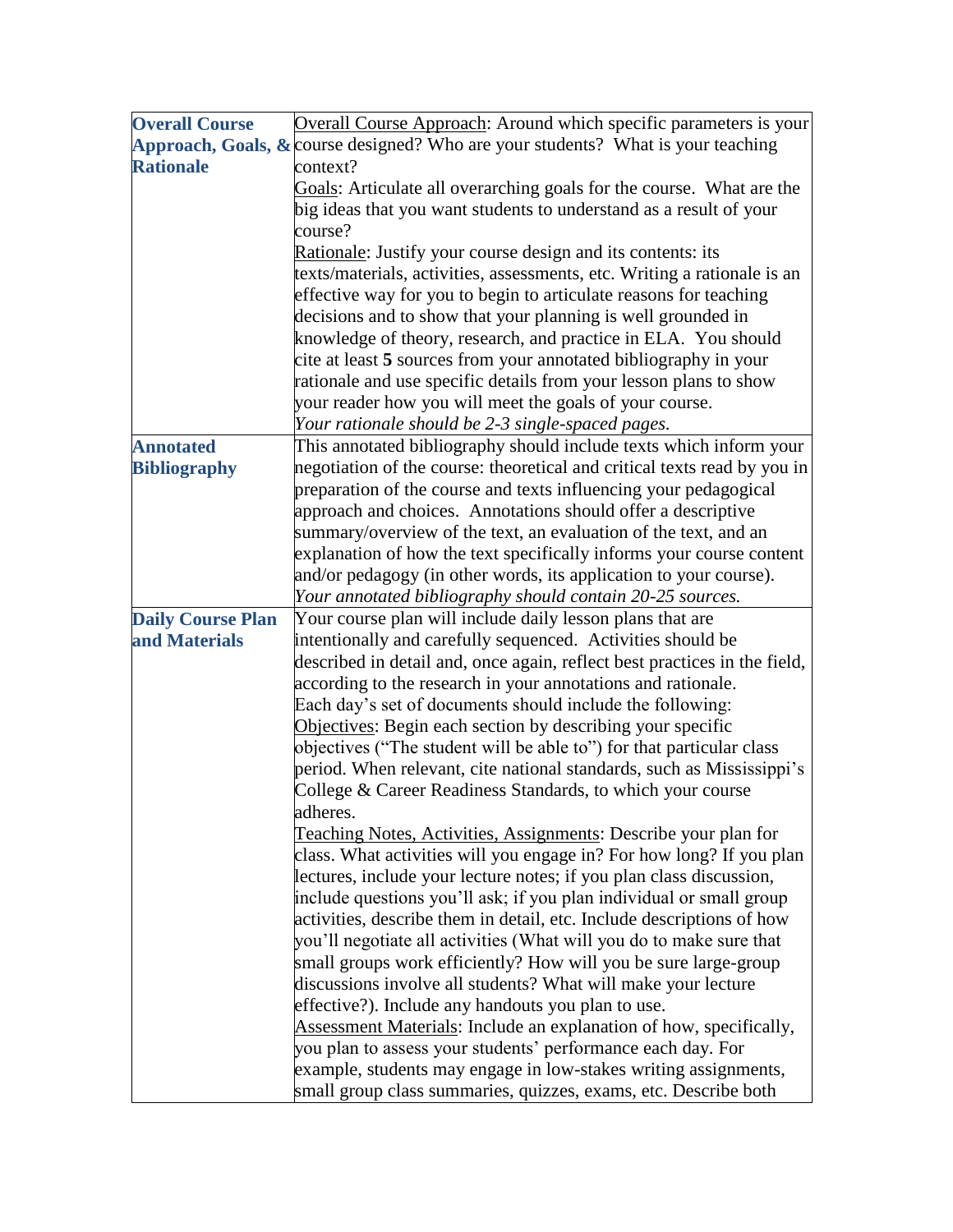|                         | what you will assess and how. Make certain that your assessment is                         |  |  |  |  |  |  |
|-------------------------|--------------------------------------------------------------------------------------------|--|--|--|--|--|--|
|                         | explicitly linked to specific course and assignment goals/objectives.                      |  |  |  |  |  |  |
| <b>Modeled Response</b> | Create a sample response for at least one major writing assessment                         |  |  |  |  |  |  |
|                         | and Evaluation of a (essay, project, exam) included in the course plan. In addition, offer |  |  |  |  |  |  |
|                         | Course Assessment a sample evaluation of that assignment to demonstrate your               |  |  |  |  |  |  |
|                         | approaches to responding to and grading student materials. Make                            |  |  |  |  |  |  |
|                         | certain that your evaluation is explicitly linked to specific course and                   |  |  |  |  |  |  |
|                         | assignment goals/objectives.                                                               |  |  |  |  |  |  |
| <b>Comprehensive</b>    | Respond in a graduate-level researched essay to one of three                               |  |  |  |  |  |  |
| <b>Exam</b>             | pedagogically-based questions posed by your Project Director. This                         |  |  |  |  |  |  |
|                         | question should ask you to bring together ideas discussed in the                           |  |  |  |  |  |  |
|                         | sources you have chosen for your Annotated Bibliography above.                             |  |  |  |  |  |  |
|                         | Your essay should be approximately 15 double-spaced pages.                                 |  |  |  |  |  |  |
|                         | <b>Program Reflection</b> Summarize how your graduate work at MC has influenced your       |  |  |  |  |  |  |
|                         | course How have the courses you've taken helped you to complete                            |  |  |  |  |  |  |
|                         | your project? Which recommendations would you make to                                      |  |  |  |  |  |  |
|                         | strengthen our program? Your reflection should be 2-3 single-                              |  |  |  |  |  |  |
|                         | spaced pages.                                                                              |  |  |  |  |  |  |
| <b>Works Cited</b>      | Include a Works Cited for all resources discussed/borrowed from in                         |  |  |  |  |  |  |
|                         | your course plan.                                                                          |  |  |  |  |  |  |

# **M.A. and M.L.S.**

# **COMPREHENSIVE EXAMINATION CRITERIA**

- Students will successfully answer 3 of 4 questions on the exam and must pass at least one question from each of the two sections (British and American). A score of "Pass" must be decided by at least two of three professors on the student's committee.
- Students will demonstrate familiarity with the English Department Graduate Reading List by addressing 7-8 of the listed works in each section of the exam.
- Students will demonstrate familiarity with major authors as represented in the Reading List, referring to styles, impact, influences, criticism, etc., in both sections of the exam.
- Students will demonstrate ability to synthesize texts from various literary periods, uniting the texts according to the suggested theme in the question. When the question does not present a basis for synthesis, the student must demonstrate a reasonable basis for linking the texts.
- Students will demonstrate comprehension of basic literary movements, eras, styles, genres, and figures, referring to such elements in at least 3 of 4 questions.
- Students will demonstrate competence in the use of grammatical conventions in standard edited English.
- Students will demonstrate knowledge of their written examination during the oral examination, answering at least three quarters of oral questions successfully.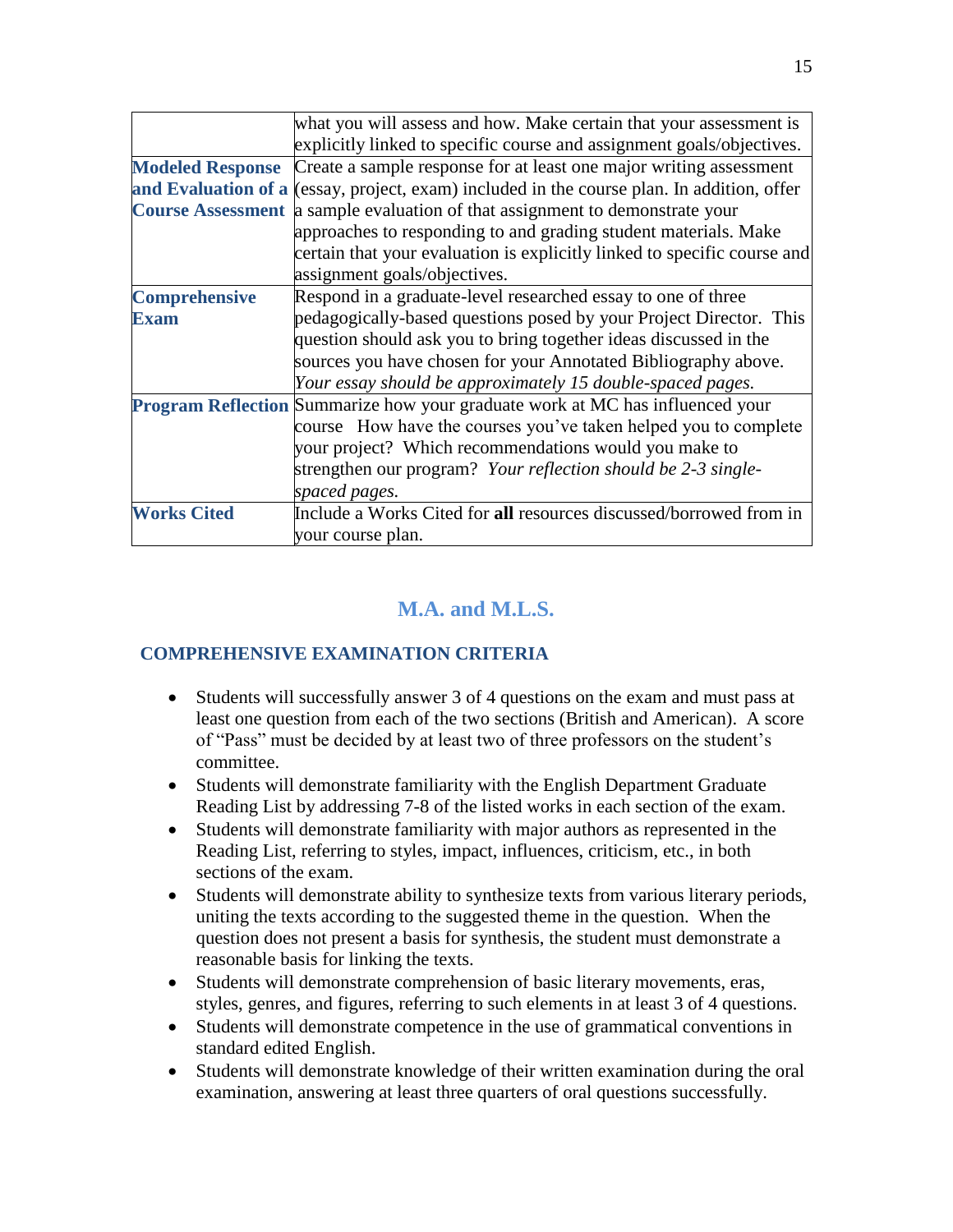- Students will demonstrate familiarity with their course material during the oral examination and will successfully relate course material to the written and oral examinations.
- Students defending theses will satisfy committee questions throughout the defense and will demonstrate familiarity with related research and with how the present project connects with other work in the field.

# **MA criteria for Thesis I:**

- The student will continue to develop skills learned in ENG 6576, Bibliography and Research.
- The student will apply methods of research learned in ENG 6576 and will demonstrate proficiency in completion of a full annotated bibliography in support of thesis topic.
- The student will apply critical and literary theory to the thesis as needed and as determined in consultation with the thesis director.
- The student will demonstrate independence and motivation in pursuing scholarship toward completion of the thesis.
- The student will demonstrate a working knowledge of each stage of the thesis, preferably arranged by chapter; the thesis director will measure this progress in meetings well before the midpoint of the semester.

The student's primary requirement will be to write a detailed prospectus outlining the thesis in its entirety. This prospectus should be from 12-15 pages long and will include an annotated bibliography and a chapter-by-chapter breakdown of the thesis. The student will also produce a timeline of completion objectives and will show initiative in arranging regular consultation with the thesis director. At the end of the course, the prospectus will be submitted through the thesis director to the Dean of the Graduate School for final approval.

The student's active participation in this course will have a significant impact on the final grade to be assigned for Thesis II. Attendance of meetings arranged by the thesis director is required. Final grade will also be affected by absences and tardiness for meetings and by failure to complete stages of the project by prearranged deadlines. Late work will not be accepted. (See appendix for handout on department policies for upper-level courses.)

# **MA criteria for Thesis II:**

- The student will demonstrate mastery of academic writing in successfully proposing and arguing a unified response to an issue considered significant in the field of literary scholarship.
- The student will apply methods of research learned in ENG 6576 and will demonstrate proficiency in completing incremental stages of the thesis according to the schedule established in the pre-project meeting.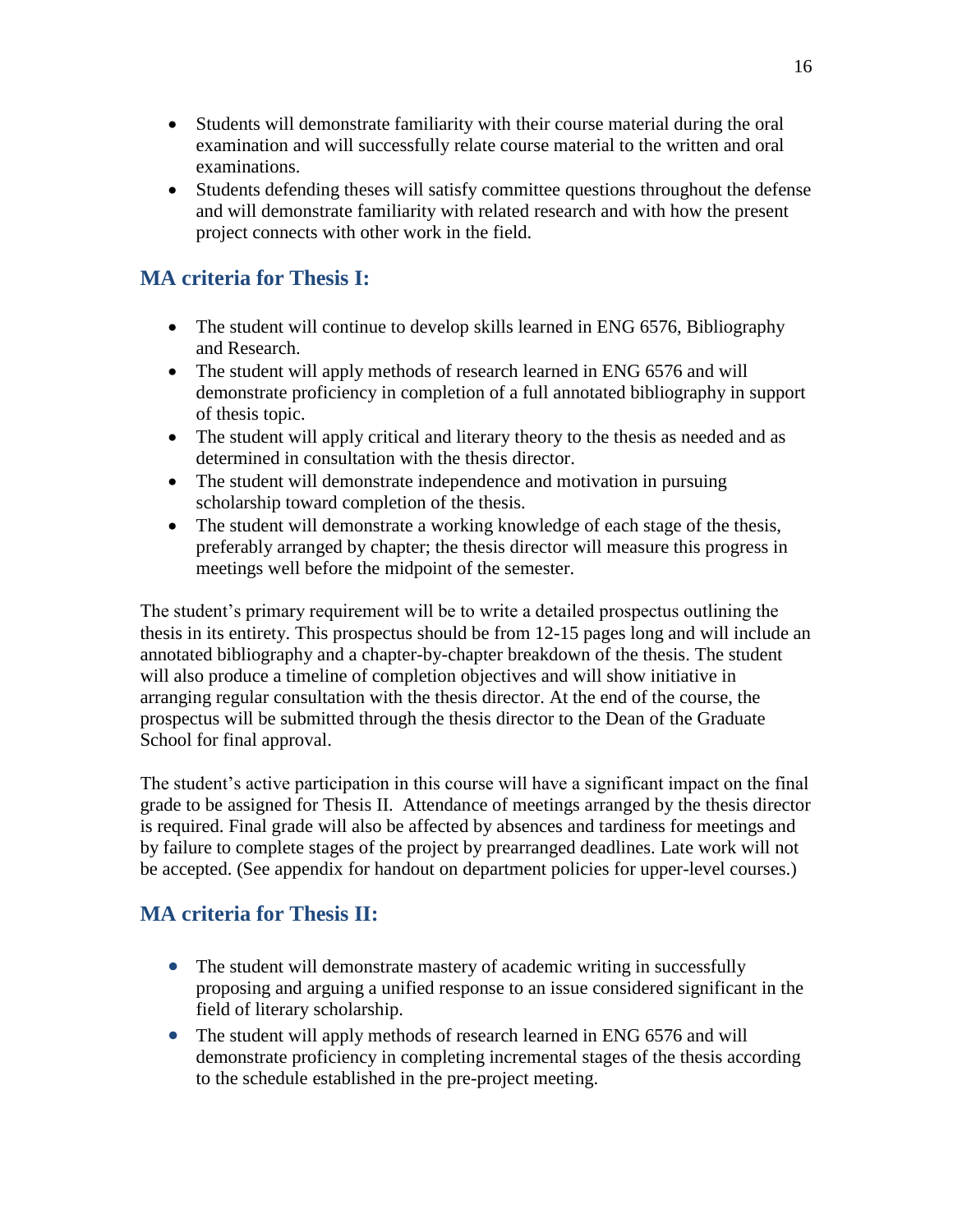- The student will apply critical and literary theory to the thesis as needed and as determined in consultation with the thesis director.
- The student will apply and synthesize literary and critical texts and ideas throughout the completed thesis in response to a central scholarly concern established early in the first chapter.
- The student will demonstrate a working knowledge of each section of the thesis in an oral defense of one and a half hours and will respond to all revision suggestions so that the complete thesis is ready for final review at least one month before date of graduation.

The thesis shall be prepared in accordance with both current MLA guidelines and the MC Thesis Manual at the Graduate Studies homepage [\(http://www.mc.edu/academics/graduate/forms/\)](http://www.mc.edu/academics/graduate/forms/).

# **VIII. DEPARTMENT OF ENGLISH GRADUATE TEACHING ASSISTANTS PROGRAM**

Assistantships are available on a competitive basis for qualifying graduate students in the Master of Arts program. Since most assigned duties would correspond with daytime classes, applicants for the teaching assistantships must be available during regular work hours and sometimes in the evenings as needed (i.e., for assistance with the Writing Proficiency Examination and occasional department events). Further information and applications for teaching assistantships are available from the departmental graduate director (Dr Jonathan Randle, Jennings 300, [randle@mc.edu,](mailto:randle@mc.edu) 601-925-3269).

Please refer to the campus M-drive for the following information: Grad Asst General Info, Hiring Procedures for Graduate Assistant, and New Grad Asst Packet. The information provided in this departmental graduate guide is designed to supplement, not replace, currently existing university information and policies.

The graduate teaching assistantship is designed to be a two-year program requiring from 15 to 20 hours of work per week; during the first year, teaching assistants (TA's) will be designated "GTA I" and will work closely with one or two mentoring professors from the department who are teaching the initial composition courses (ENG 101) or sophomore literature surveys (ENG 211, 212, or 213). TA's will not be automatically moved to "GTA II" status but may, based on teaching performance and evaluation by their mentoring professors, move to that level at the completion of the first year if departmental vacancies exist. Duties for GTA I include assisting the professor in preparing examinations and quizzes, grading papers, preparing class lectures, maintaining records, making class presentations, conducting lectures, and leading discussion groups. Additional duties for first-year TA's may include conducting research based on professor requests, assisting in departmental preparation for upcoming events, maintaining departmental records, proctoring Writing Proficiency Exams, and assisting in the Writing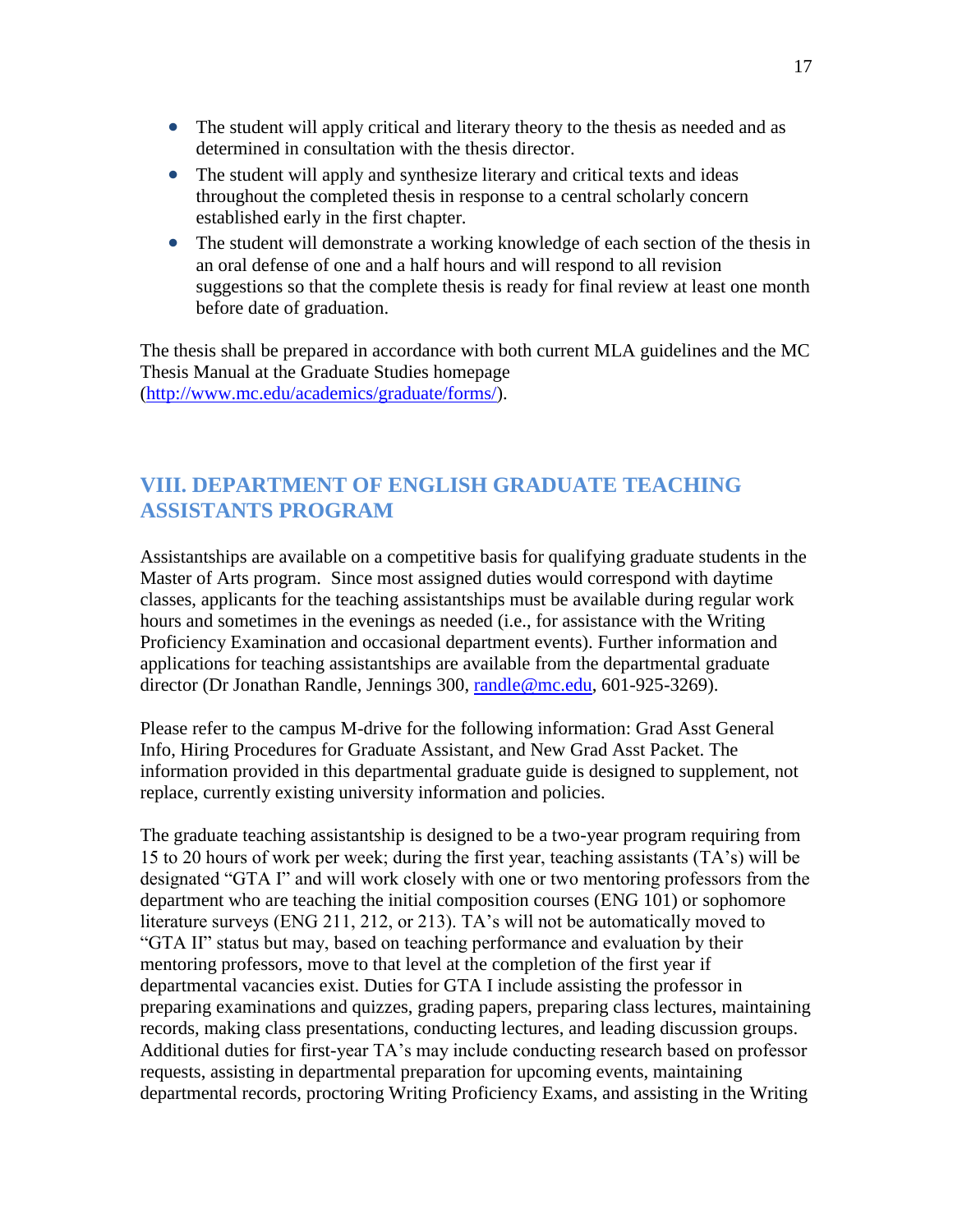Center as needed. In order to be considered for GTA II status, TA's must complete 18 hours of graduate English credit by the beginning of their second academic year (in other words, by Fall semester of the second year in the program).

At the end of the TA's first year, the mentoring professor may nominate a GTA I for a GTA II position if the department has existing vacancies. Since availability of slots will vary from year to year based on university budget and departmental needs, movement to GTA II status should not be seen as automatic; hence, staying at GTA I level should also not be seen as indicative of any failure or lack of advancement on the part of the TA since the needs of the institution determine availability of positions. Duties of the GTA II may include any of the GTA I duties listed above but will also include teaching one or two classes for credit as instructor of record and/or as the person primarily responsible for assigning grades.

The departmental graduate director will monitor progress of all TA's and may call meetings or hold training sessions from time to time. These meetings should be seen as mandatory and will be based as reasonably as possible on schedule availability. In addition, a second-year TA (or GTA II) will serve as primary point of contact for all TA's in GTA I status and will assist the graduate director in assigning research projects and departmental projects. This second-year TA will work in a liaison capacity to balance and distribute workload and requests from the graduate director and other department faculty.

First-year TA's will be assigned to mentoring faculty in the weeks before each Fall semester. Each TA will design and present a one-hour class unit for at least one class during the first semester and for at least three classes during the second semester. The mentoring professor will evaluate the TA's performance in the primary class of assignment for the first semester; for the second semester, the evaluation will extend also to the TA's visit to at least two additional class sessions in other sections in the department. The goal for the first-year TA program is to build up the TA's sense of comfort in their own classroom but also to initiate exposure to other classes and to other teaching styles.

The departmental graduate director will work closely with the department chair in assigning TA's to mentoring professors. The graduate director will work closely with the lead second-year TA in facilitating visits of TA's to various sections taught by other professors in the department.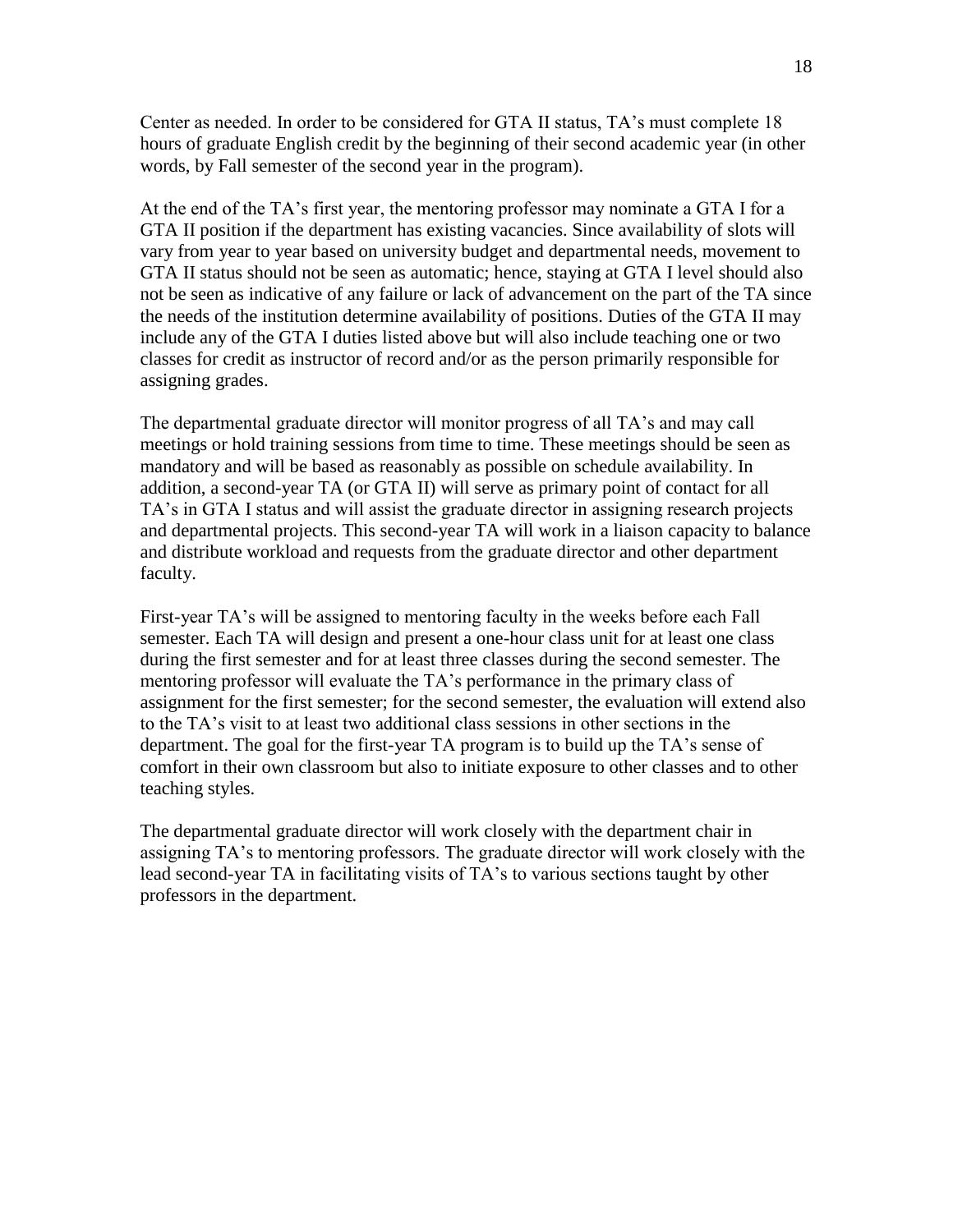#### **IX. GRADUATE FACULTY**

#### **Dr. Kerri Jordan**

Associate Professor of English and Writing Program Director; B.A., M.A. Mississippi College; Ph.D., Louisiana State University. Areas of Interest: Composition theory and pedagogy, writing center theory and administration, creative writing,  $20<sup>th</sup>$  Century Literature.

#### **Prof. Susan Lassiter**

Assistant Professor of English; B.A., M.A., Mississippi College. Areas of Interest: Short Fiction, "The Lost Generation": American Literature 1920-1945, Detective Fiction.

#### **Dr. Kristi Richard Melancon**

Associate Professor of English; B.A., University of New Orleans; Ph.D, Louisiana State University. Areas of Interest: African American literacy, rhetoric and race, composition studies, periodical studies, civic engagement, curriculum theory.

#### **Dr. David Miller**

Professor of English; B.A., Nyack College; M.A., Ph.D., Baylor University. Areas of Interest: Early American Literature, American Nineteenth Century, British Romantics, British Victorians, bibliography and research, creative writing, literary theory.

#### **Dr. J.B. Potts**

Associate Professor of English; B.A., University of Mississippi; M.A., University of Central Florida; Ph.D., University of South Carolina. Areas of Interest: Faulkner, Southern Literature, Modern/Postmodern Avante-Garde, African-American Literature.

#### **Dr. Steven Price**

Professor of English and Director of the Writing Center; B.A., University of Wisconsin-Oshkosh; M.A., Arizona State University; Ph.D., Louisiana State University. Areas of interest: composition/writing center pedagogy and theory, discourse analysis, writing across the curriculum, eighteenth-century British literature.

#### **Dr. Jonathan Randle**

Professor of English and Dean, School of Social Sciences and the Humanities; B.A., Mississippi College; M.A., Ph.D., University of Cambridge. Areas of Interest: Old English Language and Literature, Middle English Language and Literature, Chaucer, epic literature.